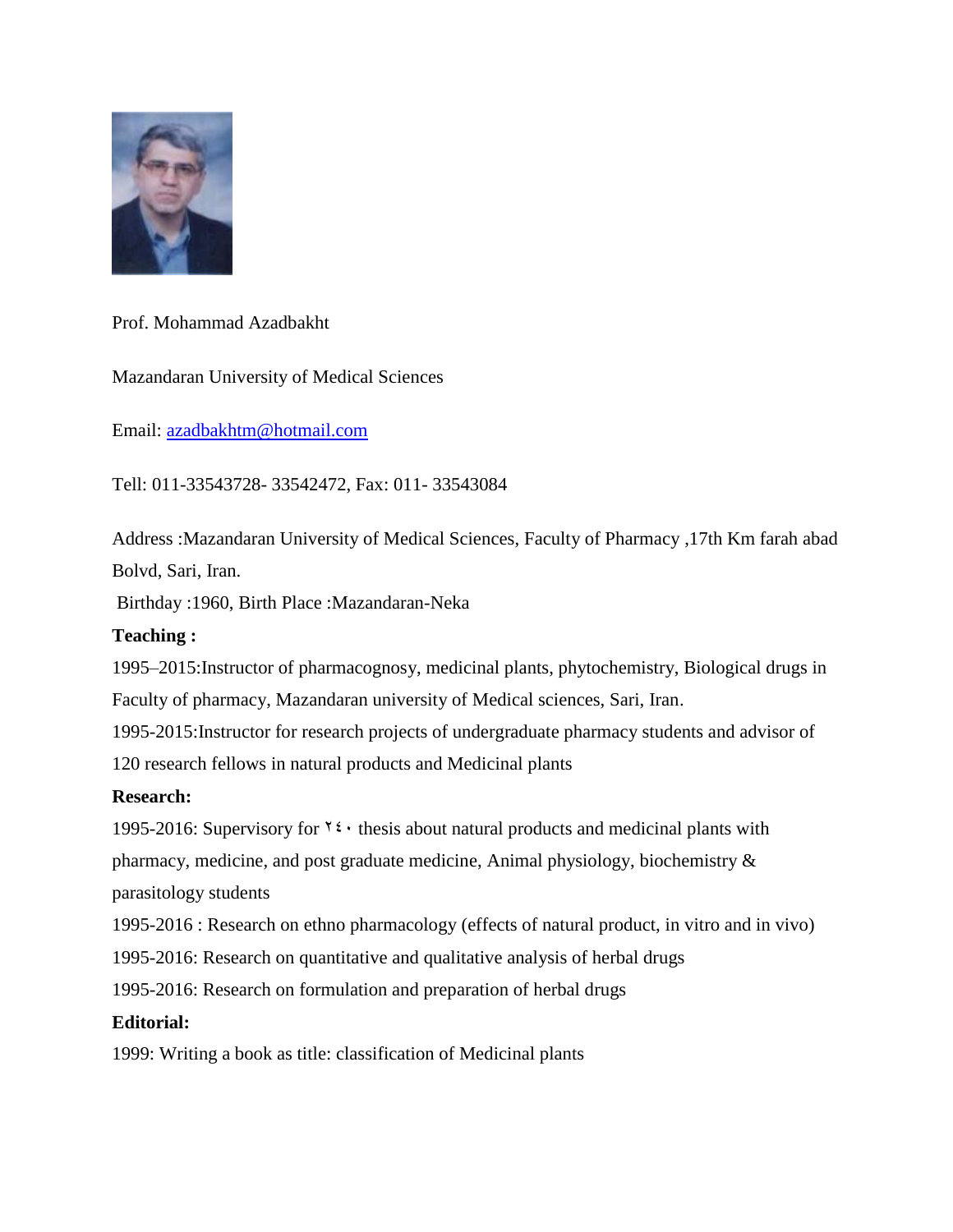2005: Translation of a book as title: Preparative chromatography techniques 2013: Writing a book as title: Medicinal plants systematic according to APG 2016: Writing a book as title: World's Food and Drug System 2018: Writing a book as title: Materia Medica of Persian medicine

## **Publications:** (Full paper) (Some of Them)

- 1. Ebrahim Nasiri, Seyed Jalal Hosseinimehr, Mohammad Azadbakht, Jafar Akbari, Reza Enayati-Fard, Sohail Azizi, Masoud Azadbakht. The Healing Effect of Arnebia Euchroma Ointment versus Silver Sulfadiazine on Burn Wounds in Rat.wjps.ir /Vol.4/No.2/July Page 134-144, 2015.
- 2. N. Hosseinpour Azad, Gh.A. Nematzadeh, M. Azadbakht, S.K. Kazemitabar and E. Shokri. Genetic diversity in several *Echium amoenum* Fisch& Mey. ecotypes from western and northern regions of Iran via RAPD markers.. Iranian Journal of Rangelands and Forests Plant Breeding and Genetic Research Vol. 19, No. 1, 2011.
- 3- Ebrahim Nasiri, Seyed Jalal Hosseinimehr, Mohammad Azadbakht, Jafar Akbari, Reza Enayati-fard and Sohail Azizi. The effect of Terminalia chebula extract vs. silversulfadiazine on burn wounds in rats. J Complement Integr Med. 12(2): 127–135, 2015.
- 4- Ebrahim Nasiri1, Seyed Jalal Hosseinimehr, Mohammad Azadbakht, Jafar Akbari, Reza Enayati-fard, Sohail Azizi. Effect of Malva sylvestris cream on burn in jury and wounds in rates. AJP, Vol. 5, No. 4, Jul-Aug 341-354, 2015.
- 5- Mohammad Azadbakht, Leila Moezi, Seyyed Mohammad Hossein Tabaei. Phytochemical Analysis of Rhamnus cornifolia. J Mazandaran Univ Med Sci. 25 (122): 292-306, 2015 (Persian)
- 6- Mohammad Azadbakht, Seyede Mobina Mirjani, Majid Yousofi,Mina Amini. Drugs Prescription and Consumption in Mazandaran Province. J Mazandaran Univ Med Sci 25 (122): 44-52, 2015 (Persian)
- 7- Mehran Zarghamia, Aroona Chabra, Mohammad Azadbakht, Alireza Khalilian, Ali Asghar Hoseini. Antidepressant Effect of *Asperugo procumbens* L. in Comparison with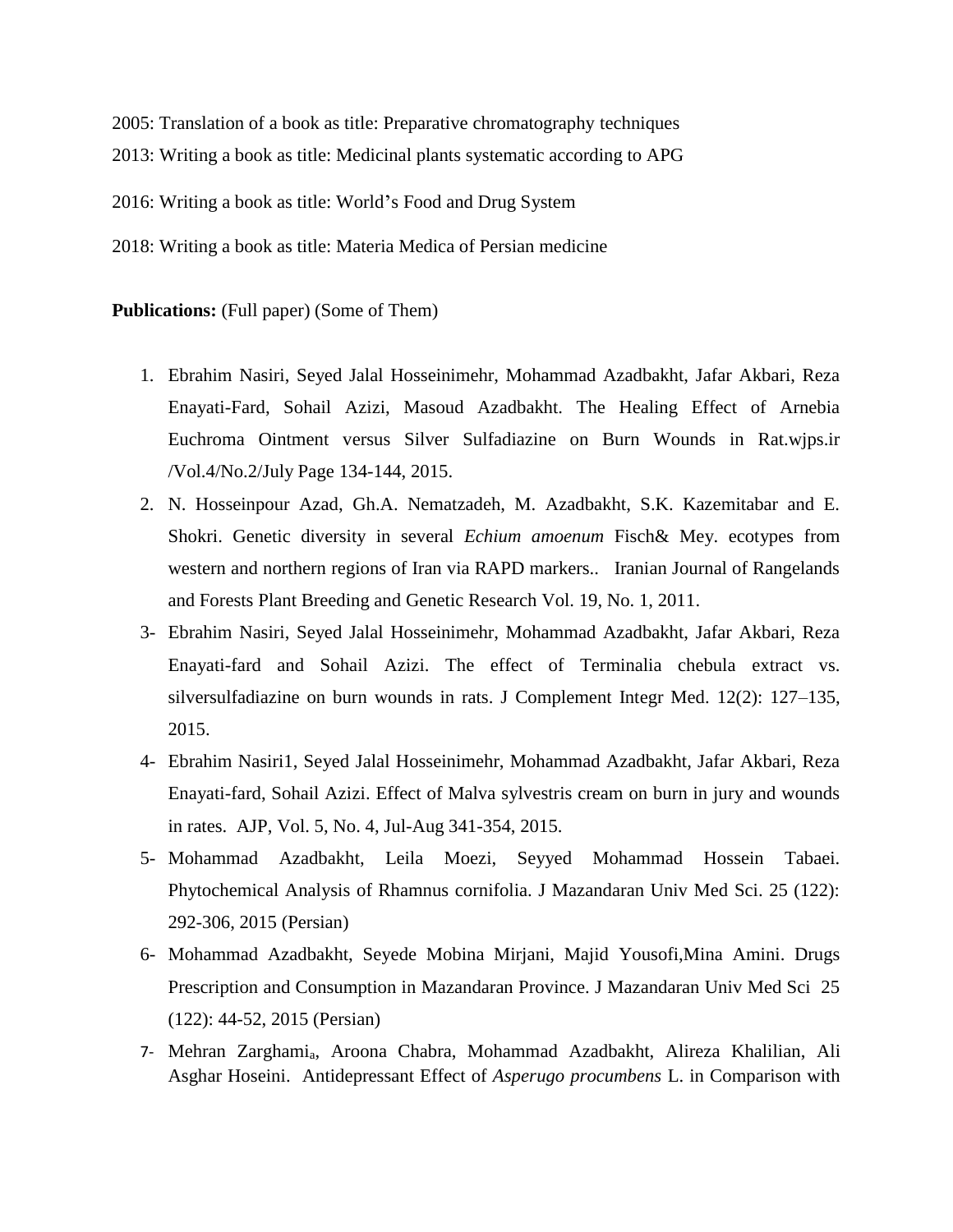Fluoxetine: a Randomized Double Blind Clinical Trial, Research Journal of Pharmacognosy (RJP) 5(3), 2018: 15-20

- 8- Shirzad Gholami, Mohammad Azadbakht, Hajar Ziaei Hezarjaribi, Bahman Rahimi-Esboei. Anti-Giardial Activity of Chloroformic Extract of Tanacetum parthenium and Artemisia annua in vitro. Research in Molecular Medicine. Vol 2, Issue 1, pages 45-50, 2014.
- 9- Maryam Nikpour, Marjan Ahmad Shirvani, Mohammad Azadbakht, Roya Zanjani, and Ensieh Mousavi. The Effect of Honey Gel on Abdominal Wound Healing in Cesarean Section: A Triple Blind Randomized Clinical Trial. Oman Medical Journal Vol. 29, No. 4:255-259, 2014.
- 10- Ahmadi M, Ranjbaran H, Azadbakht M, Heidari Gorji MA, Heidari Gorji AM. A Survey of characteristics of SelfImmolation in the Northern Iran. Annals of Medical and Health Sciences Research, Sep-Oct Vol 4 Special Issue 3. 228-2, 2014
- 11- M. Azadbakht, vahid Khori, Seyedehhadiseh Hashemian, Mona Pourabouk, Maryam Rajaei. Digitalis. Iranian journal of physiology and pharmacology.2015(Accepted)
- 12- Marzieh Karimi, Seyed Kamal Kazemitabar, Mohammad Azad Bakht and Ghorbanali Nematzadeh. Tissue Cultur Studty in Foxglove Plant (Digitalis Nervosa Staud & Hochst). Journal of Crop Breeding Vol. 6, No. 13, Spring and Summer Pages 18-28, 2014.
- 13- Seyedeh-Atefeh Mirshafa, Mohammad Azadbakht and Nematollah Ahangar. Study of Antidepressant and Sedative-Hypnotic Activity of Hydroalcoholic Extract of Asperugo procumbens L. Aerial Parts in Mice. Iranian Journal of Pharmaceutical Research 12 (3): 529-535, 2013.
- 14- M. Mohammadpour, A. Ghasemnejad, M.H. Lebaschy, B. Abbaszadeh and M. Azadbakht. Effects of sowing date and plant density on morphological characteristics and yield of Summer savory (Satureja hortensis L.). Iranian Journal of Medicinal and Aromatic Plants, Vol. 29, No. 3, Pages: 621-634, 2013(Persian).
- 15- Nasiri E, Hosseinimehr SJ, Azadbakht M, Madani SA. Survey of the Burn Wound Healing by Iranian Traditional Medicine from the Herbalists or Herbal Medicine Vendors in the Mazandaran Province. Journal of medical plants, 4 (48):136-149, 2013.
- 16- Mohammad Shokrzadeh, Mohammad Azadbkht, Saied Abadean, Mohammad Ali Abotorabi. The Effect of Diospyros lotus on Liver Glutathione Level in Mice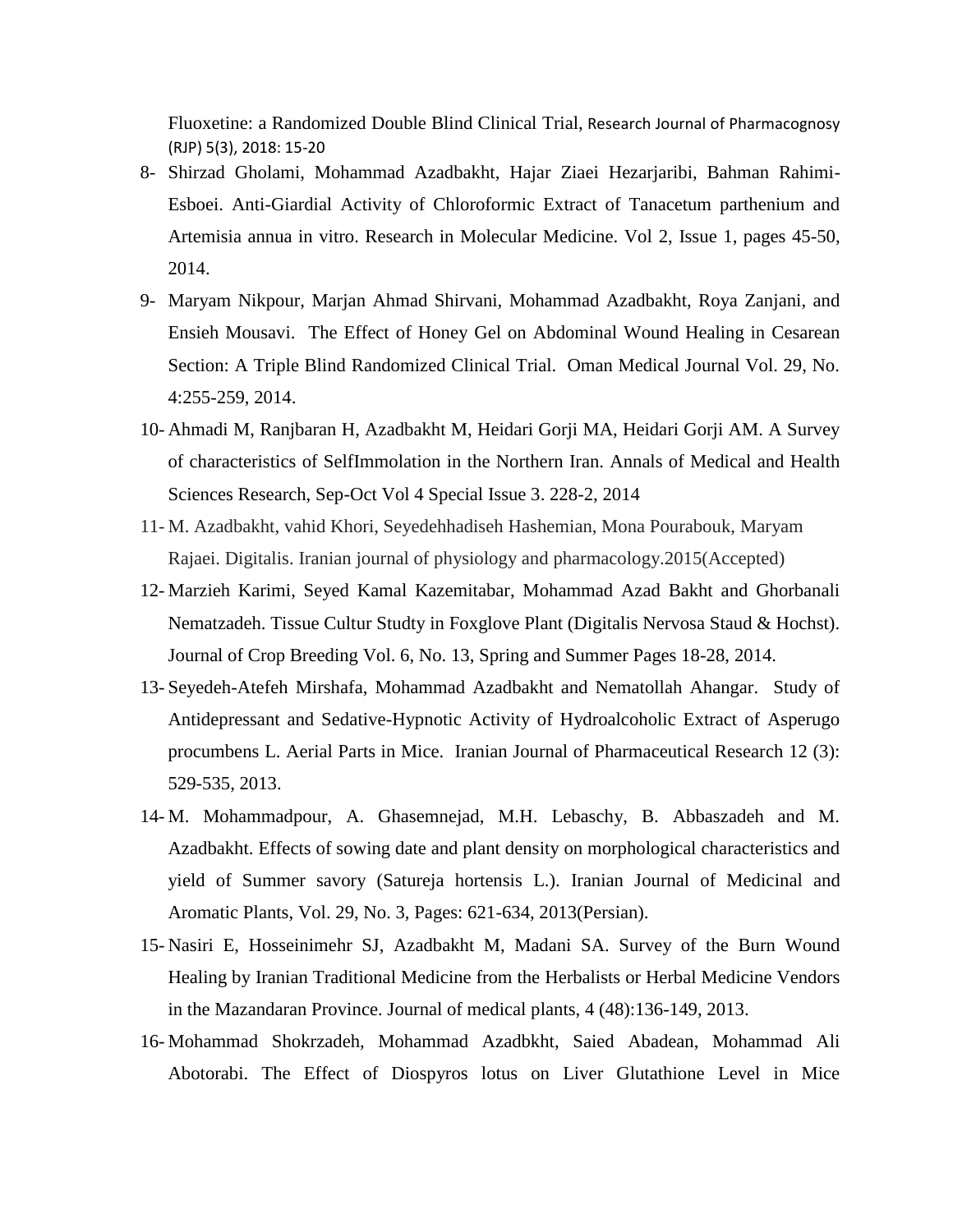Administered by Senecio vulgaris Extract. J Mazandaran Univ Med Sci, 23 (98): 200- 206, 2013 (Persian).

- 17- Reza Enauyatifard, Mohammad Azadbakht and Yousef Fadakar. Assessment of Ferula Gummosa Gum as a Binding Agentin Tablet Formulations. Acta Poloniae Pharmaceutica n Drug Research, Vol. 69 No. 2 pp. 291n298, 2012
- 18- Mohammad Ahmadi, Hossein Ranjbaran, Marzeih Momeninejad Amiri, Jamshid Nozari, Mohammad Reza Mirzajani, Mohammad Azadbakht, Seyed Jalal Hosseinimehr. Epidemiologic and Socioeconomic Status of Bladder Cancer in Mazandaran province, Northern Iran. Asian Pacific Journal of Cancer Prevention, Vol 13, Pages 5053-5056, 2012
- 19- N. Hosseinpour Azad, Gh.A. Nematzadeh, M. Azadbakht, S.K. Kazemitabar and E. Shokri. Investigation on fatty acids profile in two ecotypes of Iranian. Echium amoenum Fisch & Mey. Iranian Journal of Medicinal and Aromatic Plants, Vol. 27, No. 4, 587-559, 2012.
- 20- Bahman Rahimi-Esboei, Shirzad Gholami, Mohammad Azadbakht, Hajar ziaei. Effect of Hydroalcholic extract of Artemisia annua on cysts of Giardia lamblia in Invitro. J Mazandaran Univ Med Sci 22 (90): 72-80, 2012 (Persian).
- 21- N. Hosseinpour Azad, Gh.A. Nematzadeh, M. Azadbakht, S.K. Kazemitabar and E. Shokri. Genetic diversity in several Echium amoenum Fisch& Mey. ecotypes from western and northern regions of Iran via RAPD markers. Iranian Journal of Rangelands and Forests Plant Breeding and Genetic Research Vol. 19, No. 1, Pages: 1-12, 2011.
- 22- A Hashemi, S Abediankenari, M Ghasemi, M Azadbakht, Y Yousefzadeh, AA Dehpour. The Effect of Fig Tree Latex (Ficus carica) on Stomach Cancer Line. Iran Red Crescent Med J, 13(4):272-275, 2011.
- 23- M. Azadbakht, S.J. Hosseinimehr, M. Shokrzadeh, E. Habibi, A. Ahmadi. Diospyros lotus L. fruit extract protects G6PD-deficient erythrocytes from hemolytic injuryin vitro and in vivo: prevention of favism disorder. European Review for Medical and Pharmacological Sciences. 15: 1270-1281, 2011
- 24- Vahid Khori, Mohammad Azadbakht, Mohsen Nayebpour, Amir Hossein Jamshidi, Mona Pourabouk, AliMohammad Alizadeh, Fakhri Badaghabadi, Shima Changizi, Maryam Rajaei. Frequency-dependent anti arrhythmic effects of Crataegus monogyna on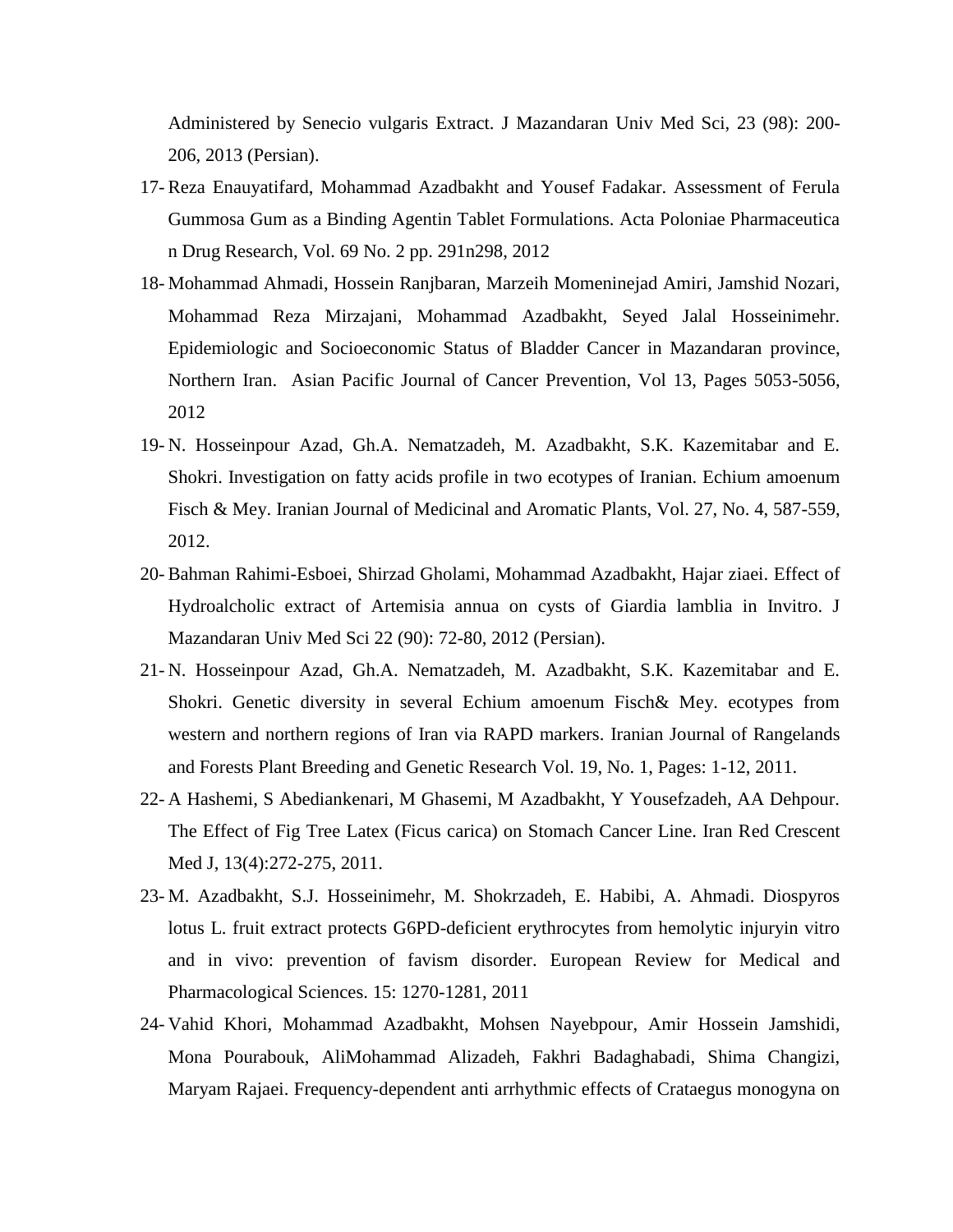the extracellular field potential recordings in the rabbit atrioventricular node, an experimental model of AF. Physiology and Pharmacology, 15 (1), 36-46, 2011.

- 25- S. Amiri, S.K. Kazemitabaar, G.A. Ranjbar and M. Azadbakht. The effect of different carbon sources and concentrations, and growth regulators on another culture and embryogenesis of Datura stramonium L. J. of Plant Production, Vol. 18(2), pages 77-92. 2011.
- 26- S. Amiri, S. K. Kazemitabaar, G. Ranjbar, M. Azadbakht. The effect of Trifluralin and colchicine treatments on morphological characteristics of jimsonweed (*datura stramonium l*.). Trakia Journal of Sciences, Vol. 8, No 4, pp 47-61. 2010.
- **27-** S.J. Hosseinimehr, M.Azadbakht, S.M.Mousavi, A.Mahmoudzadeh and S. Akhlaghpoor: Radioprotective effects of Hawthorn fruit extract against gamma irradiation in mouse bone marrow cells, J.Radiat.Res., Vol.48, No.1, 63-68, 2007.
- 28- H.Ziaye, M.Azadbakht, F.Abdollahi and B.Shabankhani: Effect of methanolic extract of Artemisia aucheri Boiss, Zataria multiflora Boiss and Myrtus communis L. on Trichomonas vaginalis (In Vitro), Journal of Gorgan University of Medical Sciences, Vol.8,No. 1, 34-38, 2006(Persian).
- 29- M.Azadbakht, M.H.Tabaei, H.Kivani: Extraction, Identification and activity determination of Papain from Iran, Journal of Mazandaran university of Medical Science,Vol.16. No.54, 21-26, 2006(Persian).
- 30- M.A.Ebrahimzadeh, M.Azadbakht: Extraction and comparison of amount of pectin, degree of estrification and galacturonic acid content in some Citrus fruit peels, Journal of Mazandaran university of Medical Science,Vol.16. No.54, 52- 59, 2006(Persian).
- 31- A. Madani, M.Azadbakht, M. Kosarian,P. Rabie and A.R.Khalilian: Origanum vulgare inhaler in the treatment of chronic rhino sinusitis, A double blind placebo controlled clinical trial, Int.J.of Biol.Biotech. 3(3): 547-550,2006.
- 32- M.Azadbakht: Phytoestrogens, Journal of medicinal plants. 2007; 6(21): 1-10. (Persian).
- 33- M.Azadbakht, M.A.Ebrahimzadeh, S.Koolayan: Extraction of lignin from wood dust and preparation of vanillin from it, pharmaceutical sciences, Journal of faculty of pharmacy, Tabriz university of medical sciences, Autumn &Winter, No.2, 33-38, 2005(Persian).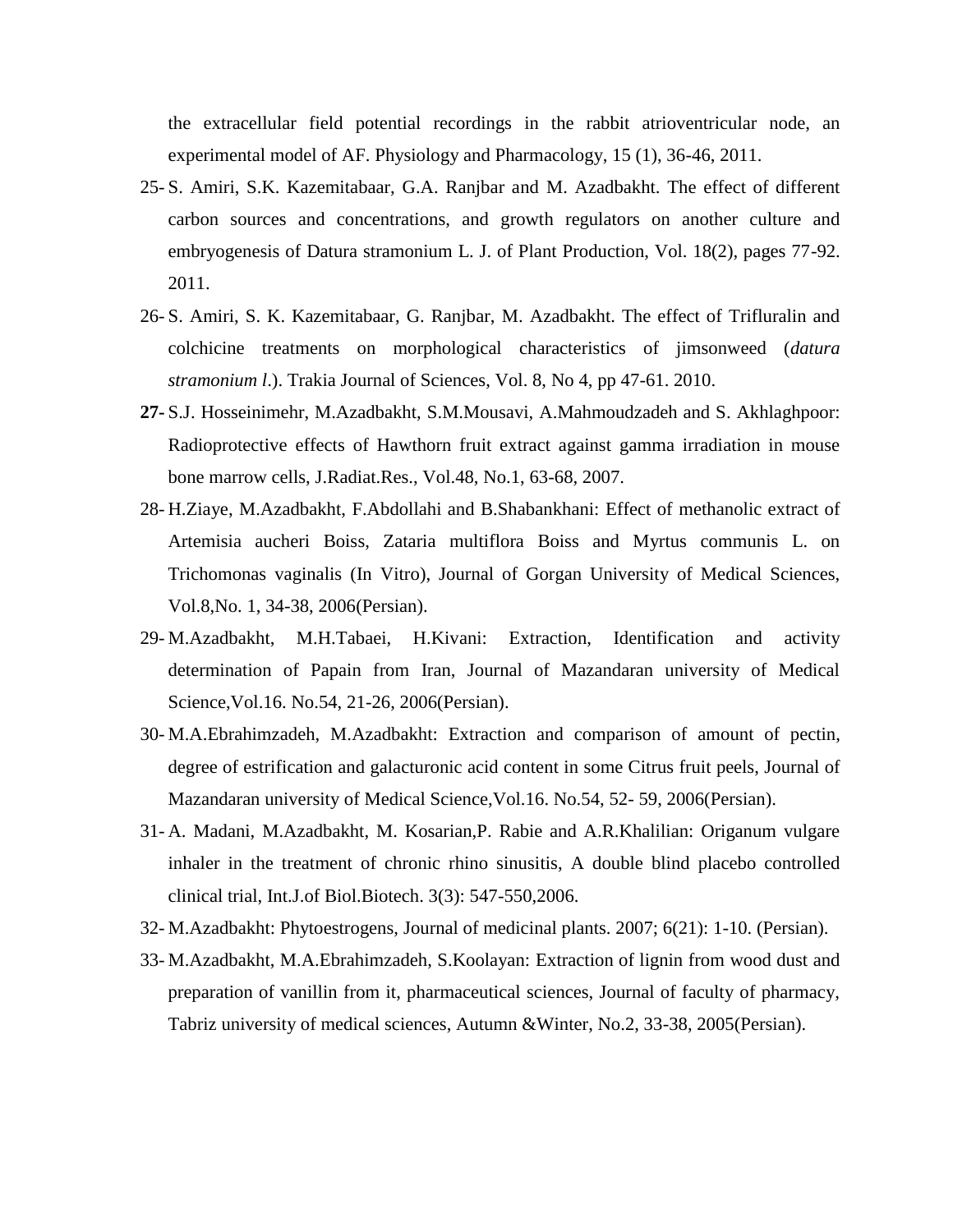- 34- M.Azadbakht, N.Pishva, S.Mohammadi-Samani, F.Alinejad: Effect of manna from Cotoneaster discolor on infant jaundice (effect on blood billirubin level), Journal of medicinal plants, Vol.4, No.14, 36-44, 2005(Persian).
- 35- M.Azadbakht, A.Marston, K.Hostettmann, Saddad Ebrahimi: Isolation of two naphthalene derivatives from Pterocarya fraxinifolia leaf and evaluation of their biological activities, Chemistry: An Indian Journal, vol.1 (12), 780-783,2005
- 36- M.Sharif, H.Ziaei, M.Azadbakht, S.Gholami, A.R.Khalilian: Relationship between Giardiasis an amount of Zinc, Iron elements in babies below 12 years old, Journal of Gorgan University of Medical Sciences, Vol.14, 87- 91, 2005
- 37- M.Azadbakht, M.Hosseinzadeh: Comparison of tropane alkaloids and hyoscyamine in Datura species from north of Iran, Chemistry: An Indian Journal, vol.1 (11), 738- 740,2005
- 38- M.Azadbakht, M.Hosseinzadeh: Quantification of tropane alkaloids by titration and hyoscyamine by HPLC in Datura species from north of Iran, Journal of Mazandaran university of Medical Science,Vol.15,No.48,32-37,2005
- 39- M.Azadbakht, N.Pishva, S.Mohammadi-Samani, F.Alinejad: Effect of Purgative manna on infant joundice, Iranian Journal of Pharmaceutical Sciences, Vol.1(2), 95 – 100,2005
- 40- M.Azadbakht, H.Ziaei, Z.Yosofi, B.Shabankhani, A,Mehralian: Evaluation of Chubak aqueous extract in parasite decontamination on vegetables and comparison with commercial detergent in Sari, Journal of medicinal plants, Vol.4, No.15, 51-58, 2005(Persian).
- 41- M.Azadbakht, A.Marston, K.Hosttetmann: Bioassay screening of some Iranian medicinal plants by bioautographic method, Int. J.Biol.Biotech.,2(2):393-396, 2005.
- 42- Shoorideh Z.M., Azadbakht M., Zarifkar A., Jafari A., and Hossienie Sh.: The Effect of "Vitex Agnus Castus" Folio Extract on Serum Prolactin Consentration of Female Rats in Gastation, Journal of Iranian biology, Vol.20, No.1, 99-109, 2007(Persioan).
- 43- M.A.Ebrahimzadeh,M.Azadbakht and K.Khani: Determination of Caffeine contents in different sorts of Tea in Iran, Int.J.of Biol.Biotech. 2(4): 991-993, 2005
- 44- M.Azadbakht, M.Ramezani, M. Jahromi: Identification and determination of phenol glycoside arbotin in the leaf of Pyrus boissieriana by two method of HPLC and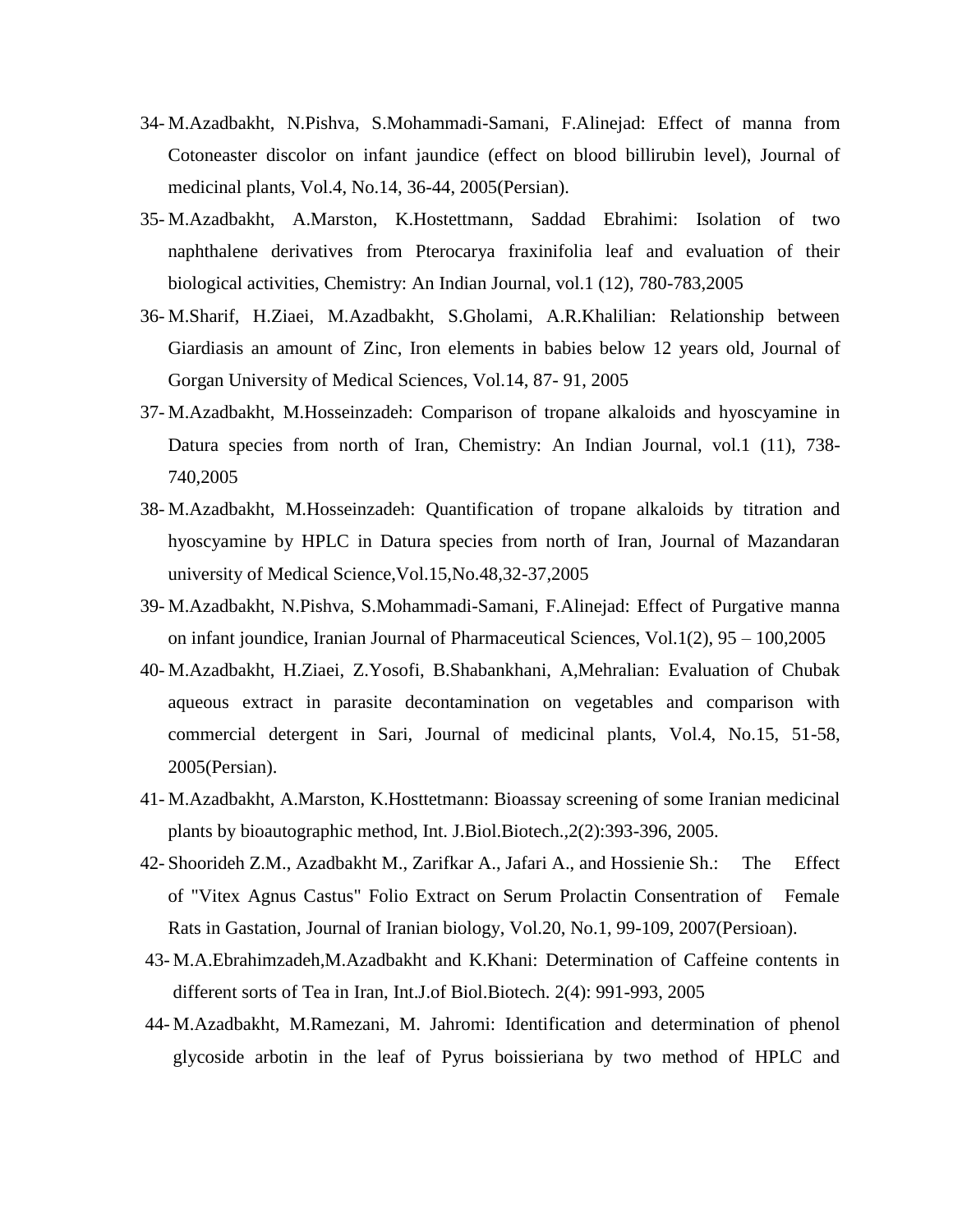spectrophotometry, Nameh Daneshgah, Journal of Mazandaran university of Medical Sciences 2004; 13: 41,1-7 (Persian).

- 45- M.Azadbakht, H.Ziaei, F.Abdollahi, B.Shabankhani: Effect of essential oil and methanolic extract of Myrtus commonis on Trichomonas vaginalis, Journal of Gillan university of Medical Sciences 2004; 12(48); 1-5(Persian).
- 46- M.J. Golalipour, V.Khori, R.Azarhoush, M.Nayebpour, and M.Azadbakht: Effect of Achilla santolina on mice spermatogenesis, Daru 2004; 12(1): 36-39.
- 47- M.Azadbakht, J.Akbari, S.Passandi: Formulation of herbal antiperspirant from Parotia persica (Hamamelis persica) and preliminary clinical trial, Journal of medicinal plants 2004; 2(9): 35-42(Persian).
- 48- M.Azadbakht, A.Marston, K.Hostettmann, M.Ramezani: Biological activity of leaf extract and phenol glycoside arbutin of Pyrus boissieriana, Journal of medicinal plants 2004; 3(10): 9- 14(Persian).
- 49- M.Azadbakht, K.Morteza-Semnani, N.Khansari: Composition of essential oil of Artemisia aucheri Boiss from dried flowering tops, Chemistry: An Indian Journal 2004; 1(9): 632-634.
- 50- M.Azadbakht, M.A.Ebrahimzadeh, S.Koolayan: Preparation of lignin from wood dust as vanillin source and comparison of different extraction method, Int.J.of Biol.Biotech 2004; 1(4): 535-537.
- 51- K.Morteza-Semnani, M.Azadbakht, A.Goodarzi: The essential oils composition of Phelomis herba-veuti L. leaves and flowers of Iranian origin, Flavour and Fragrance Journal 2004; 19: 29-31.
- 52- M.Azadbakht, Sajjadi S.M, Rostami J.: Giardiacidal activity of three Allium species on Giardia intestinal is cysts, Iranian Journal of Basic Medical sciences, Mashhad university of medical sciences 2003; 6(3): 184-188 (Persian).
- 53- Bahri Najafi R, Azadbakht M, Sodagar R: Effect of essential oils from some medicinal plants on giardia cyst in comparison with metronidazol, Isfahan University of Research Bulletin 2003; 17(2): 199-206 (Persian).
- 54- Azadbakht M, Tabaei M.H, Sabet ahde Jahromi Z: Comparison of extraction and isolation of pectin from Citrus decumana fruit, pharmaceutical sciences, Journal of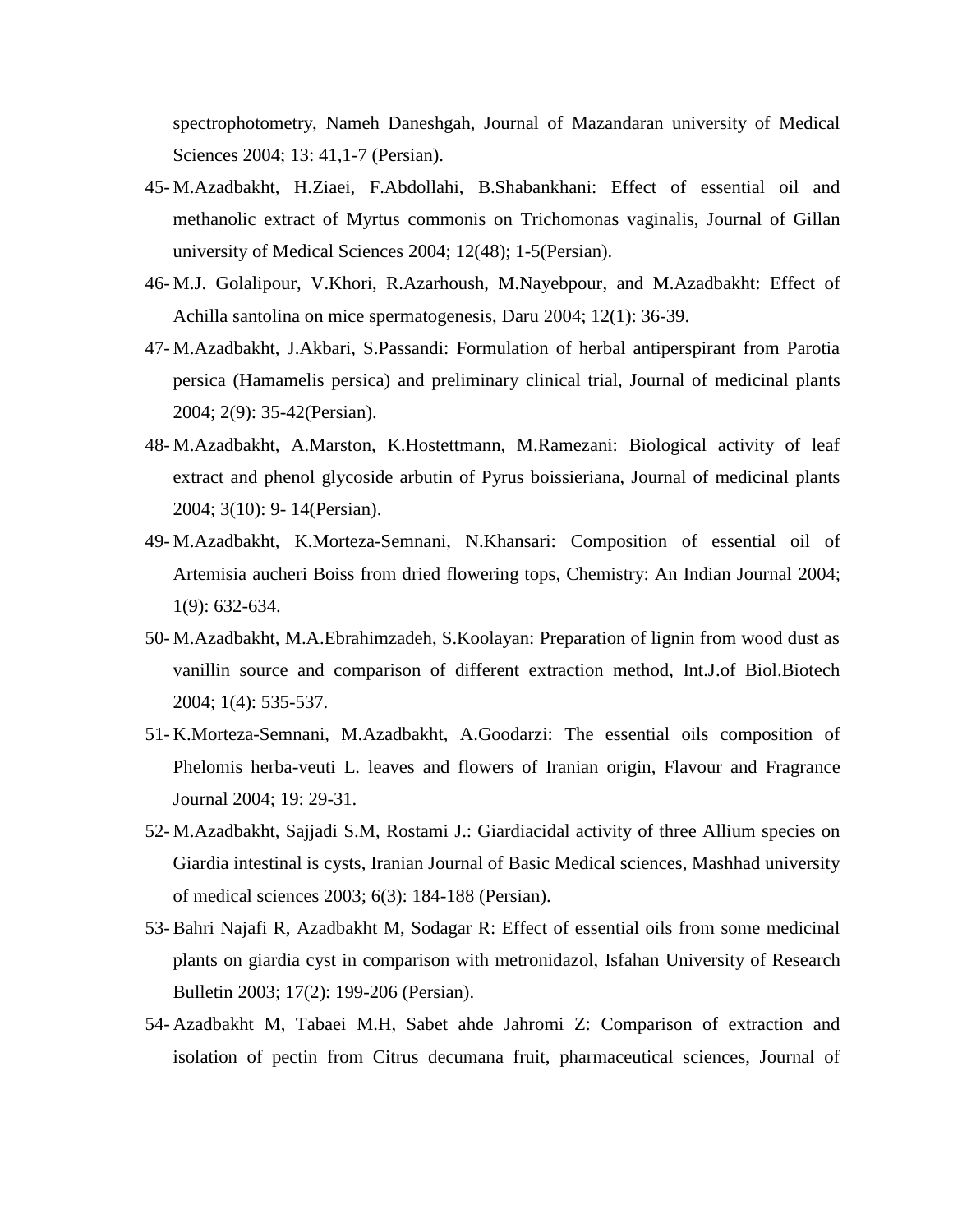faculty of pharmacy, Tabriz university of medical sciences, Spring & summer 2003; 1: 21-28(Persian).

- 55- Morteza Semnani K, Azadbakht M, Saeedi M, Rohanifard S: Evaluation of herbal gel from chamomile andMyrrh on paederus dermatitis, Journal of Medical plants 2003; 12(5): 31-42(Persian).
- 56-J.Izadi, M.Sharif, A.R.Khalilian, H.Ziaei, M.Azadbakht: Study on antihelmintic effect of Achilla milefolium on oxyuris, Nameh Daneshgah, Journal of Mazandaran university of Medical Sciences 2003; 13(40): 27-35 (Persian).
- 57- M.Azadbakht, M.Talavaki: Qualitative and quantitative determination of pyrrolizidine alkaloids of wheat and flour contaminated with Senecio in Mazandaran province farms, Iranian journal of pharmaceutical research (IJPR) 2003; 2(2): 179-183.
- 58- K.Morteza-Semnani, M.Azadbakht, A.Hoshmand: Composition of the essential oils of aerial parts of Eryngium bungeri Boiss. And Eryngium caeruleum M.B., pharmaceutical sciences, Journal of faculty of pharmacy, Tabriz university of medical sciences 2003; 1: 43-48 (Persian).
- 59- M.Saeedi, M.Azadbakht, K.Morteza-emnani, M.Khandan: Formulation of herbal toothpaste from chamomile and myrrh, A preliminary clinical evaluation on bleeding gum, Nameh Daneshgah, Journal of Mazandaran university of Medical Sciences 2003; 13(40): 61-69 (Persian).
- 60- M. Soveid, A.Ansari, M.Azadbakht, G.H.Omrani, S.M. Samani: The effect of extract of Toucrium polium on blood sugar and insulin levels of type 2 diabetic patients. Iranian red crescent medical journal (IRCMJ) 2002; 5 (1): 13-15.
- 61- M.Azadbakht, K.Morteza-Semnani, N.Khansari: The essential oil composition of Achilla wilhelmsi leaves and flowers, Journal of medicinal plants 2003; 2(6): 55-59 (Persian).
- 62- M.Azadbakht, H.Ziaei, F. Abdollahi, B.Shabankhani: Effect of essential oils of Artemisia, Zataria and Myrtus commonis on Trichomonas vaginalis, Journal of medicinal plants 2003; 2(8): 35-40(Persian).
- 63- N.Ghasemi dehkordi, S.E.Sadjadi, A.Ghannadi, Y.Ammanzadeh,M.Azadbakht,G.Asgari, G.Amin, A.Hajakhondi and A.M.Taleb: Iranian herbal pharmacopoeia,Hakim research journal 2003; 6(3): 63-69 (Persian).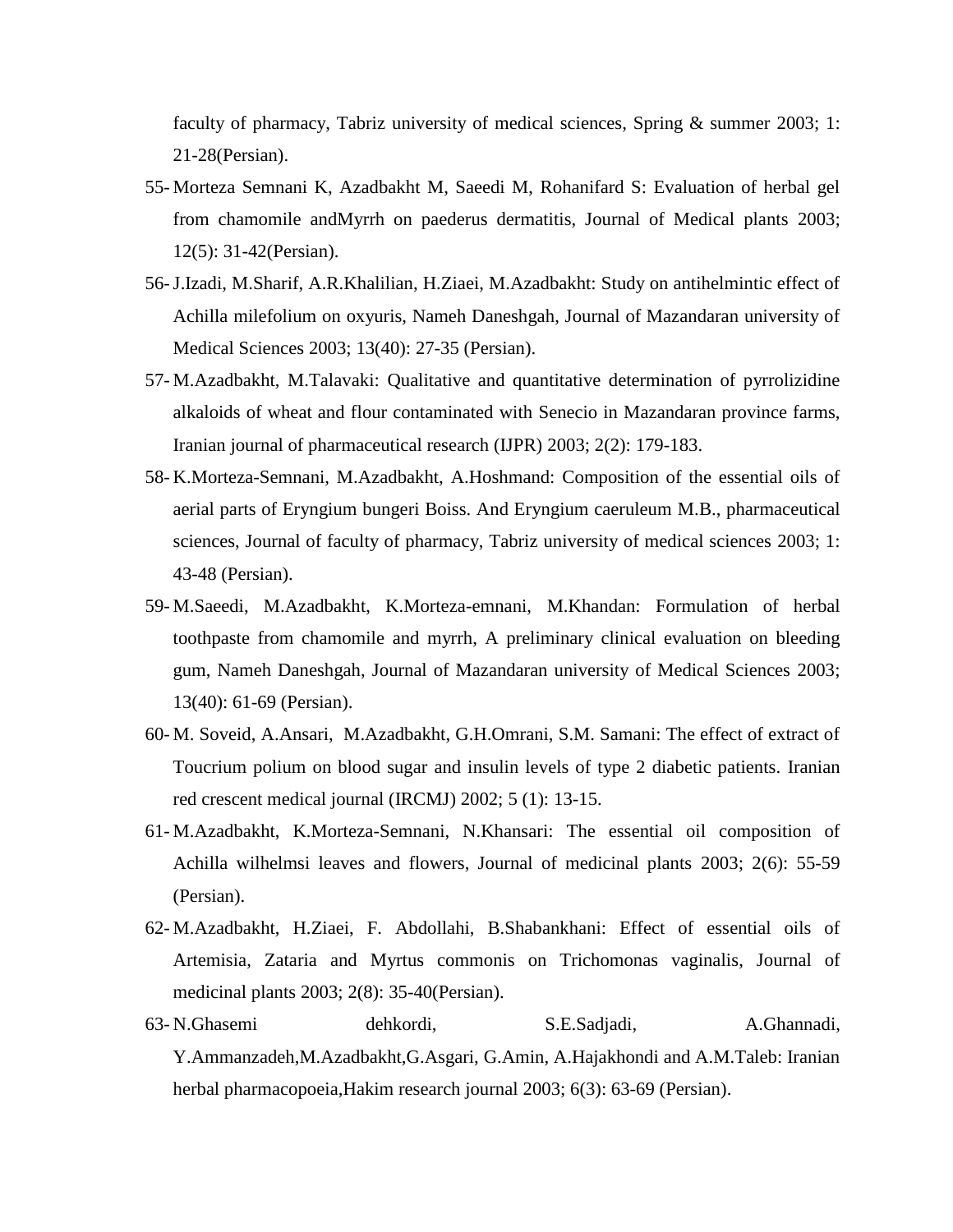- 64- M.Azadbakht, A.Khalilian, M.Talavaki: Qualitative and quantitative analysis of Senecio pyrrolizidine alkaloids in wheat and flour of Mazandaran province, Iranian Pajouheshva-Sazandegi 2003; 59: 94- 102(Persian).
- 65- M. Azadbakht, K. Morteza, M. Saeedi, N. Yousefi. : Evaluation of herbal gel from chamomile, myrrh and peppermint on minor aphtous, pharmaceutical Sciences, Journal of faculty of pharmacy, Tabriz University of medical Sciences 2002; 1: 1-12(Persian).
- 66- M.Saeedi,K.Morteza-emnani, M.Azadbakht,M.Khandan: Evaluation of herbal toothpaste from Chamomile, Myrh and Peppermint on sensitive teeth. Journal of Mazandaran university of Medical Sciences 2003; 13(40): 61-69 (Persian).
- 67- M.Azadbakht, N. Ghassemi: Identification of cardiac glycosides of Iranian Digitalis species by HPLC, Nameh Daneshgah, Journal of Mazandaran university of Medical Sciences 2001; 11(31): 25-31 (Persian).
- 68- B.Shaban Khani, M. Azadbakht, M. Shokrzadeh, S. Bahrami: Quantitative analysis of lead and cadmium in spinach and Radish, in autumn 1999, Nameh Daneshgah, journal of Mazandaran university of Medical Sciences 2001; 11(30): 27-30 (Persian).
- 69- Z. Amirghofran. , M. Azadbakht, H. Karimi: Evaluation of the immunomodulatory effects of five herbal plants, Journal of ethno pharmacology 2000; 72: 167-172.
- 70- Z.Amirghofran, M.Azadbakht, Keshavarzi F, Echium amoenum stimulate of Lymphocyte Proliferation and Inhibit of humeral Antibody Synthesis, Iranian Journal of Medical sciences 2000; 2(3&4): 119-124.
- 71- Firuzi R. , Azadbakht M , and Nabinedjad A. , Anti-listerial activity of essential oils of some plants , J. Appl. Animal Res 1998; 14: 75 – 80.
- 72- M. Azadbakht, M. H. Tabai, S. Moniri: Quantitative and qualitative analysis of essential oils of 7 Eucalyptus species, pharmaceutical sciences, Journal of Faculty of pharmacy, Tabriz university of medical Sciences 1998; 4(2): 73-77 (Persian).
- 73- M. Azadbakht, N. Ghassemi, S. Sabzevari: Phytochemical analysis of Essential oil of Citrus bigardia L. growing in shiraz, journal of the school of pharmacy, Tehran university of medical Sciences 1997; ; 7(1): 23-28(Persian).
- 74- M.Azadbakht: Role of medicinal plants in cosmetics industry, J.of Health & Cosmetic 1995,Nov.86-90(Persian).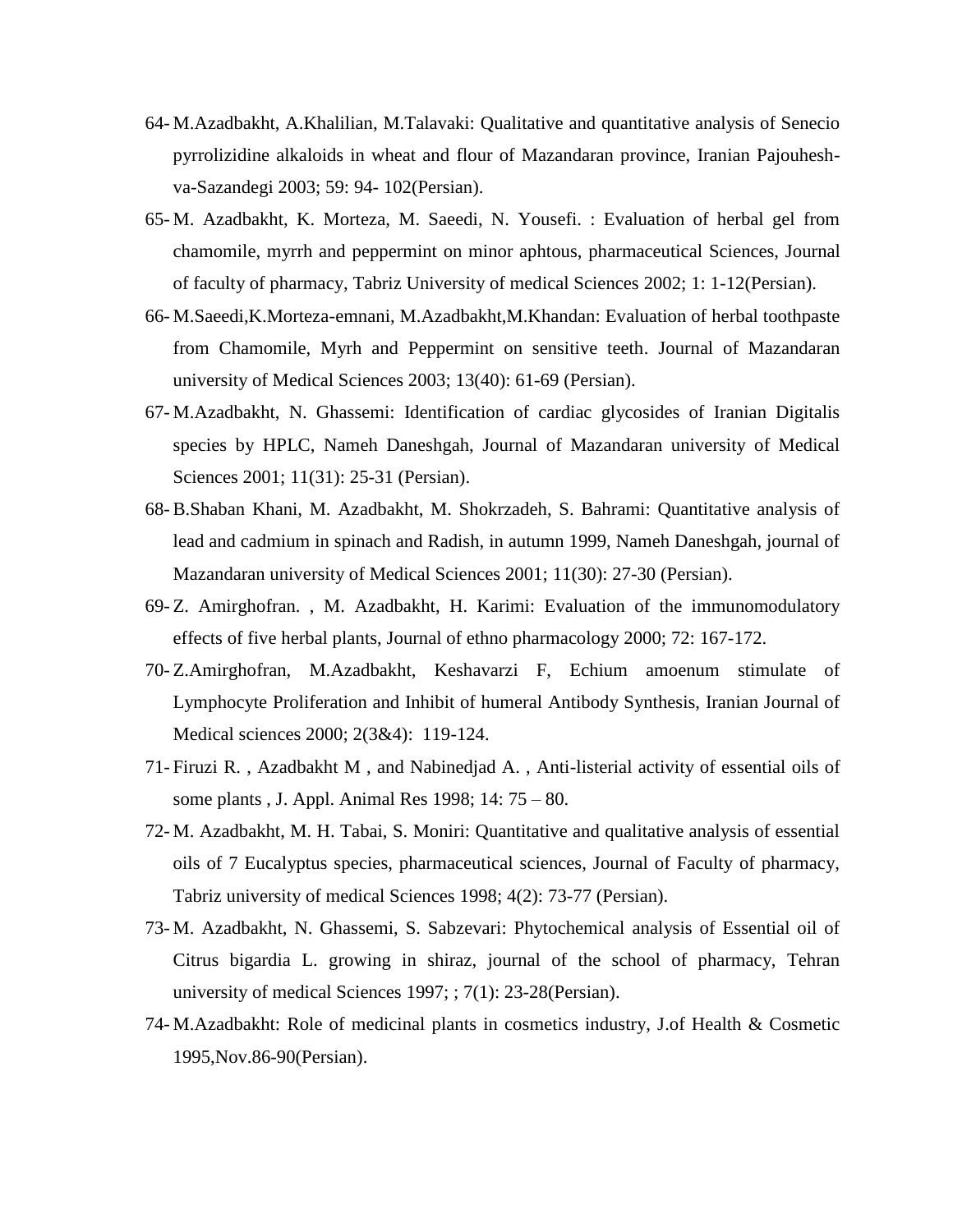- 75- M.Azadbakht: Islam recommendations on health, nutrition and protection from diseases, Medical History in Islam and Iran 1995; 906-918 (Persian).
- 76- M. Azadbakht, Iranian Digitalis species, Journal of Razi 1994; June, (Persian).
- 77- M. Azadbakht, Silimarin as an antihepatoxic drug, Journal of Razi 1993; April (Persian).
- 78- S.J.Hosseinimehr, G. Khorasani, M.Azadbakht, P. Zamani, M. Ghasemi, A. Ahmadi. Effect of Aloe cream *versus* silver sulfadiazine for healing burn wounds in Rats. Acta Dermatovenerol Croat 2010; 18(1): 2-7.
- 79- G. Khorasani, S. J. Hosseinimehr, M. Azadbakht, A. Zamani,and M. R. Mahdavi. Aloe versus silver sulfadiazine creams for second-degree burns:A randomized controlled study. Surg Today 2009; 39: 587–591.
- 80- M. Shokrzadeh, M. Azadbakht, N. Ahangar, A. Hashemi, S. S. Saeedi Saravi. Cytotoxicity of hydro-alcoholic extracts of *Cucurbita pepo* and *Solanum nigrum* on HepG2 and CT26 cancer cell lines. Pharmacognosy Magazine 2010; 6(23): 176-179.
- 81- M.Azadbakht, S. Safapour, A. Ahmadi, M. Ghasemi and M. Shokrzadeh. Anti-diabetic effects of aqueous fruits extract of *Diospyros lotus L*. on streptozotocin-induced diabetic rats and the possible morphologic changes in the liver, kidney and heart. Journal of Pharmacognosy and Phytotherapy 2010; 2(2): 10-16.
- 82- S. J. Hosseinimehr, M. Azadbakht, A.Jahan Abadi. Protective effect of hawthorn extract against genotoxicity induced by cyclophosphamide in mouse bone marrow cells. Environmental Toxicology and Pharmacology 2008; 25: 51–56.
- 83- S. J.Hosseinimehr , A. Mahmoudzadeh ,M. Azadbakht , S. Akhlaghpoor. Radioprotective effects of hawthorn against genotoxicity induced by gamma irradiation in human blood lymphocytes. Radiat Environ Biophys 2009; 48: 95–98.
- 84- S. J. Hosseinimehr, M. Azadbakht,M. Tanha, A. Mahmodzadeh and S. Mohammadifar. Protective effect of hawthorn extract against genotoxicity induced by methyl methanesulfonate in human lymphocytes. Toxicology and Industrial Health 2010; 27(4): 363–369.
- 85- M. Shokrzadeh, M. Azadbakht1, N. Ahangar, H. Naderi, S. S. Saeedi Saravi. Comparison of the cytotoxic effects of *Juniperus Sabina* and *Zataria multiflora* extracts with *Taxus baccata*extract and Cisplatin on normal and cancer cell lines. Pharmacognosy Magazine 2010; 6(22): 102-105.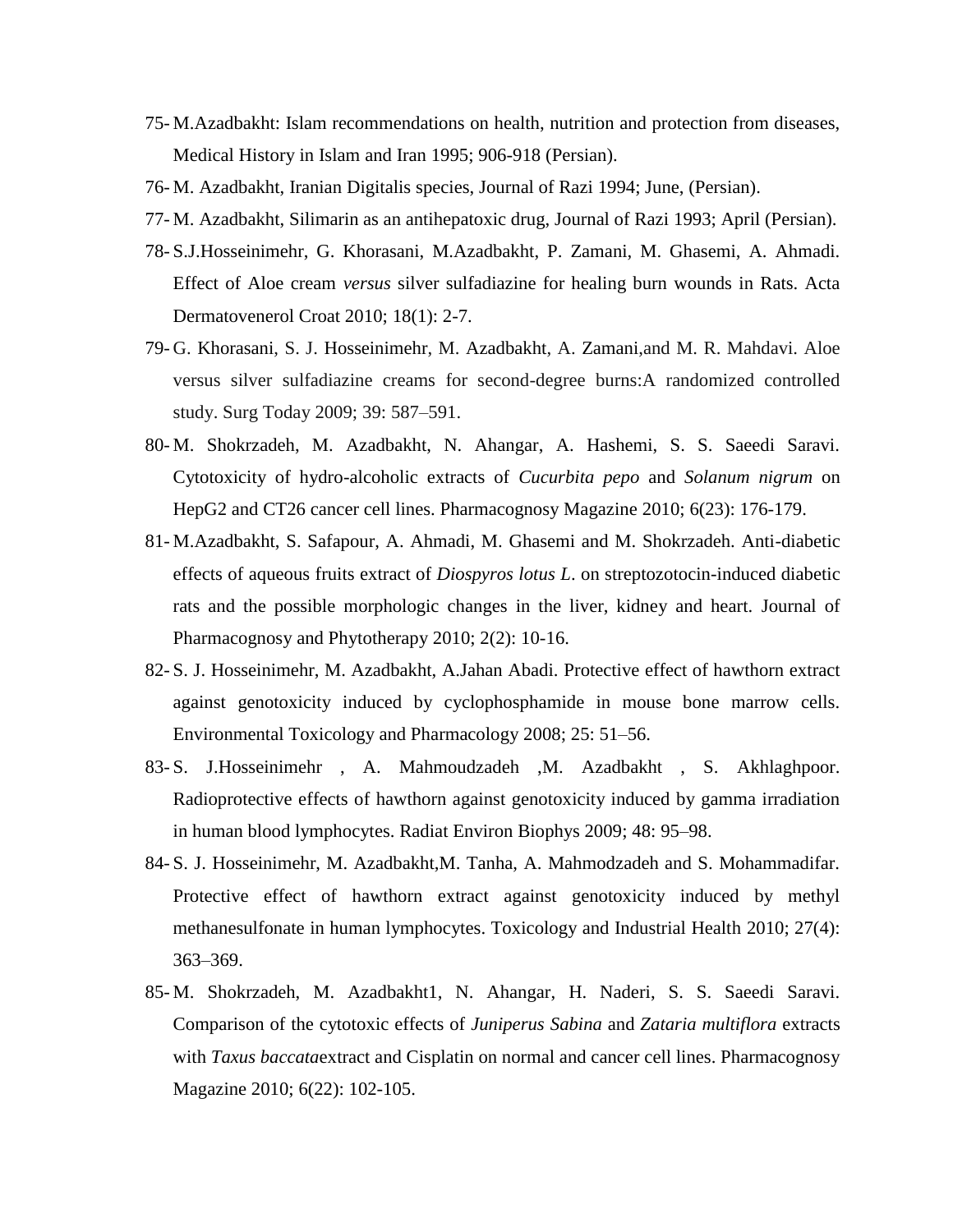- 86- M. Sharif,H. Ziaei,M. Azadbakht,A. Daryani,A. Ebadattalab,M. Rostami. Effect of Methanolic Extracts of Artemisia aucheri and Camellia sinensis on Leishmania major (In Vitro). Turk J Med Sci 2006; 36 (6): 365-369.
- 87- K.N.Dailami,M.Azadbakht,Z.Rashidi,M.Lashgari. Prevention of selenite-induced cataractogenesis by Origanum vulgare extract. Pakistan journal of biological sciences 2010;13(15):743-747.
- 88- M. Ahanjan, Mohana, D. C, Raveesha, K. A. and M. Azadbakht. Antibacterial potential of extracts of leaves of *Parrotia Persica.* African Journal of Biotechnology 2007; 6 (22): 2526-2528.
- 89- Ghasemi M, Abediankenari S, Naghshvar F, Larijani LV, Azadbakht M, Atabay AH and Hashemi SA. The Effects of Avocado Fruit Methanolic Extract on Human Gastric Adenocarcinoma Cell Line in Comparison with Peripheral Blood Mononuclear Cells. Prensa Med Argent 2015; 101(6): 1-4.
- 90- E. Nasiri,S.J. Hosseinimehr,M. Azadbakht,S. A. Madani. *A review of natural products for burn healing based on the Iraniantraditional medicine.* Journal of Mazandaran university of Medical Science 2014; 23(110): 256-273, (Persian).
- 91- A.V.Alborzi,N. Frogh, M.Azadbakht, O.Brat, M.R.Panjehshahin, M.Rasoli, A.R.Ahanchin.Antilishmanial effect of Ferula assa-foetida oleo-gum resin and determination of its effective fraction as in vitro. Iranian inflectional and tropical diseases 2003; 8(22): P.36-40(Persian).
- 92- A.Rezai rasa, M. Azadbakht, M. Azadbakht,P.Panahi,M.Gerami.Effect of different vermicompost concentration on amount of Fumaria officinalis total alkaloids.J.Iranian Agriculture sciences.2015(Accepted)
- 93- Taher Elmi1, Shirzad Gholami, Mohamad Azadbakht, Bahman Rahimi-Esboei,Zahra Geraili. The effects of hydroalcoholic extract of leaves and onion of Alliumparadoxum on Giardia lamblia in mice. J Shahrekord Univ Med Sci 2014; 16(5): 13-22.
- 94- Laleh Vahedi Larijani, Maryam Ghasemi, Saied Abediankenari, Farshad Naghshvar, Mohammad Azadbakht,Jamshid Yazdani Cherati, Hamzeh Nasiri. *The Study of the Effects of Four Avocado Extracts in Esophagus Squamous Cell Carcinoma.*journal of Mazandaran university of Medical Sciences 2013; 23(2):48-54(Persian).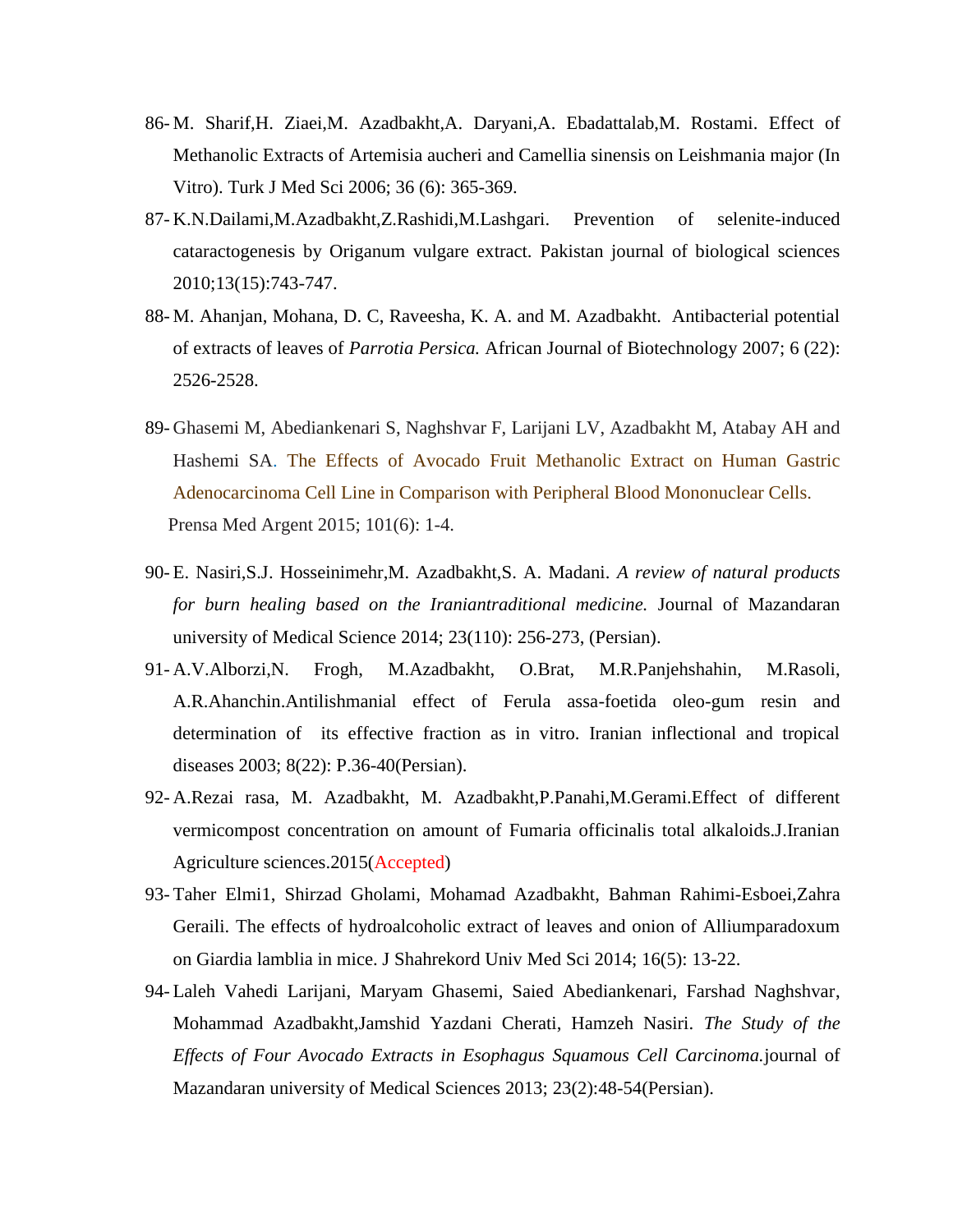- 95- Ahmadi M, Ranjbaran H, Azadbakht M, Heidari Gorji MA, Heidari Gorji AM. A Survey of Characteristics of Self-Immolation in the Northern Iran. Annals of Medical and Health Sciences Research 2014; 4(3): 228-232.
- 96- M.Azadbakht, V.Khori, M.Nayebpour, M.Pourabouk, S.Fazelinejad. Role of adrenoreceptors on electrophysiologic effects of Citrus bigardia hydroalcoholic extract on fibrilassion recordings in the rabbit atrioventricular node, an experimental model of AF. journal of Mazandaran university of Medical Sciences 2008; 18(68):1-10(Persian).
- 97- V.Khori, M.Nayebpour, A.Mirabbasi, M.Azadbakht, A.Salehi. Role of Sodium Potasium poump energy deppendent on Urtica dioica root hydroalcoholic extract on atrioventricular node. recordings in the rabbit, an experimental model of AF. journal of Mazandaran university of Medical Sciences 2007; 17(61):20-29(Persian).
- 98- M. Azadbakht, Gh.A. Nematzadeh, N. Hosseinpour Azad, E. Shokri. Qualitative and quantitative analysis of pyrrolizidine alkaloids in root,leaf,petal and seeds of Echium amoenum Fisch& Mey. journal of Mazandaran university of Medical Sciences 2011; 21(1):131-137(Persian).
- 99- M.Azadbakht, M.Azadbakht.5 Anti protozeal herbal drugs. . journal of Mazandaran university of Medical Sciences 2008; 18(67):118-132(Persian).
- 100- Hajar Ziaei Hezarjaribi1, Mohammad Azadbakhat, Zabihollah Yousefi, Fereshteh Jeivad. *Effect of aqueous extract albizia on removal ova of parasites from parsley vegetable.* journal of Mazandaran university of Medical Sciences 2009; 19(73):52- 58(Persian).
- 101- F.Abdollahi, M.Azadbakht, B.Shabankhani,F.Rezai,N.Moslemizadeh. Effect of *Glycyrriza glabra aqouse extract on mono pouse side effects.*journal of Mazandaran university of Medical Sciences 2006; 16(56):75-82(Persian).
- 102- V.Khori, M.Azadbakht,M M.Nayebpour.M.A.Alizadeh,M.porabouk ,F.Badagh Abadi,S.Changiz,H.R.Mohimani.Electrophysiologic effect of speed dependent of Crocus sativus on potential efficacy outer cellular of Rabit isolated heart (In vitro). Journal of medicinal plants 2010; 4(36): 48-56 (Persian).
- 103- H.Asgarirad, M.Azadbakht, A.Sharifpour,S.F.Mazloom. Preparation and evaluation of herbal gel from *Aesculus hippocastanum* L. seed extract and its effect on foot varicose treatment. Journal of medicinal plants 2007; 2(24): 25-33 (Persian).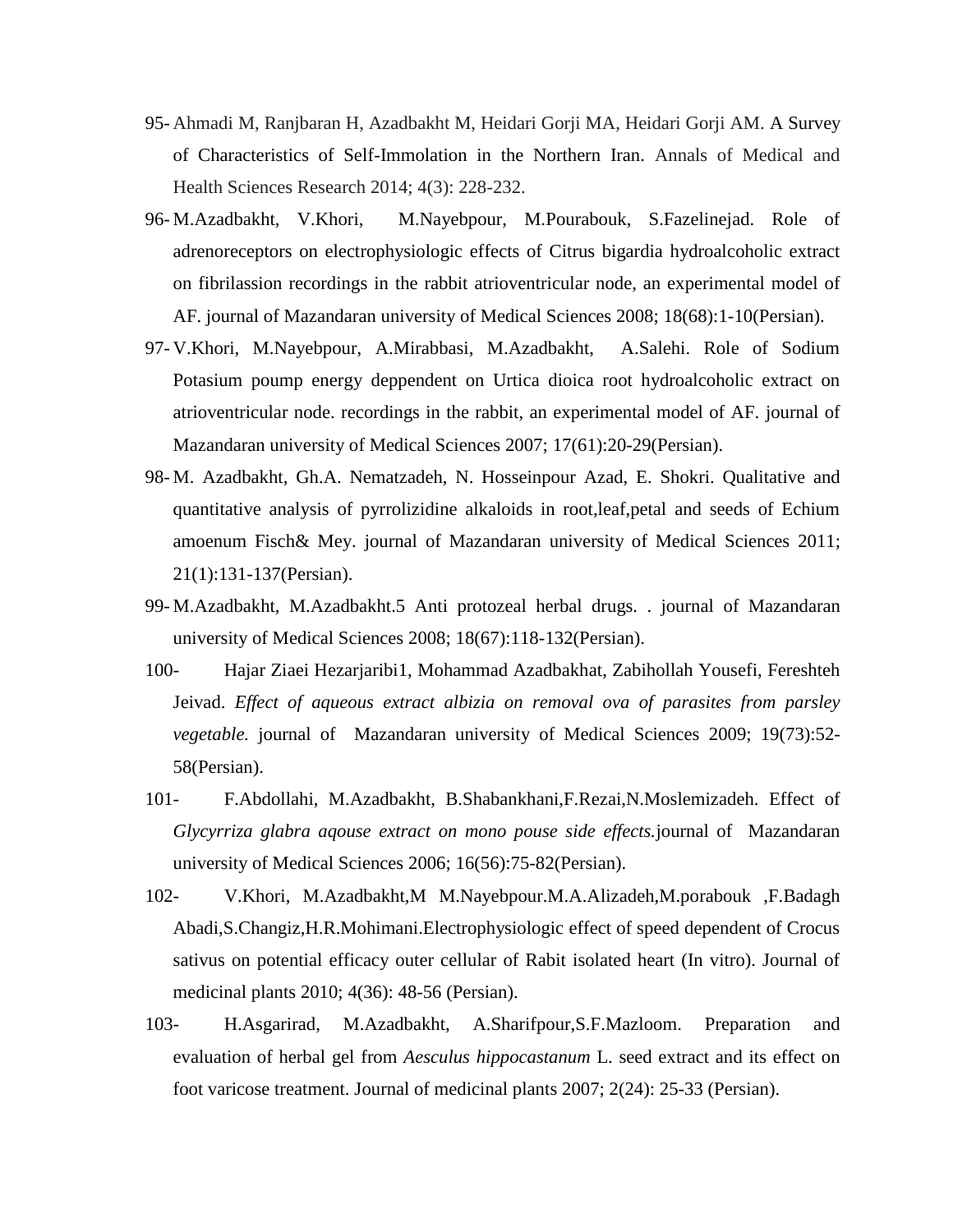- 104- M.Azadbakht, A.Bahaeddini, S.M.Shorideh,A.Naserzadeh: The effect of "Vitex agnus-castus" leaf and fruit flavonoidal extracts on serum prolactin concentration, Journal of medicinal plants 2005; 4(16): 56-61, (Persioan).
- 105- A. Barzegarnejad,M.Azadbakht,O.Emadian,M. Ahmadi. Effect of some fractions of the extract of Juniperus communis fruit on dissolution of urinary stones. journal of Mazandaran university of Medical Sciences 2014; 23(110):146-152(Persian).
- 106- A. Barzegarnejad, M.Azadbakht, O.Emadian ,M.Fattahi.In vitro effect of Juniper fruit extract on solving kidney stones. journal of Mazandaran university of Medical Sciences 2010; 20(75):31-36(Persian).
- 107- S.A.Madani,M.Azadbakht, M.Kosarian, A. Khalilian,K.Rabei. Origanum vulgare inhaler on clinical symptoms of chronic rhinosinositis*.* journal of Mazandaran university of Medical Sciences 2006; 16(56):9-15(Persian).
- 108- A.A.Zakavi,S.H.Hoseini,M.Azadbakht,R.A.Mohammadpour,H. Jalahi. Religious attitude of Mazandaran university of medical sciences students (2006-2007)*.* journal of Mazandaran university of Medical Sciences 2008; 18(66):75-82(Persian).
- 109- M.B.Mohammadi Laini, M.Azadbakht,S.H.Hoseini, P.Pezeshkan. Knowledge and attitude of Mazandaran university of medical sciences scientific members on holy quran (2007-2008)*.* journal of Mazandaran university of Medical Sciences 2009; 19(69):73- 78(Persian).
- 110- Masoumeh Khalili, Mohammad Ali Ebrahimzadeh, Mehrnoush Kosaryan, Ali Abbasi and Mohammad Azadbakht.Iron chelation and liver disease healing activity of edible mushroom (*Cantharellus cibarius*), *in vitro* and *in vivo* assays.RSC Adv 2015*;* 5: 4804-4810.
- 111- A.Azadmehr,K.A.Oghyanous,R.Hajiaghaee,Z.Amirghoran,A.Azadbakht.Antioxid ant and neuroprotective effects of scrophularia striata extract against oxidative stressinduced neurotoxicity. Cellular and molecular neurobiology 2013; 33(8): 1135-1141.
- 112- Marjan Ahmad Shirvani, Maryam Nikpour, Mohammad Azadbakht, Seyede Zahra Banihosseini and Roya Zanjani . The effect of honey gel on cesarean incision pain: A triple blind clinical trial. African Journal of Pharmacy and Pharmacology 2013; 7(1): 19-24.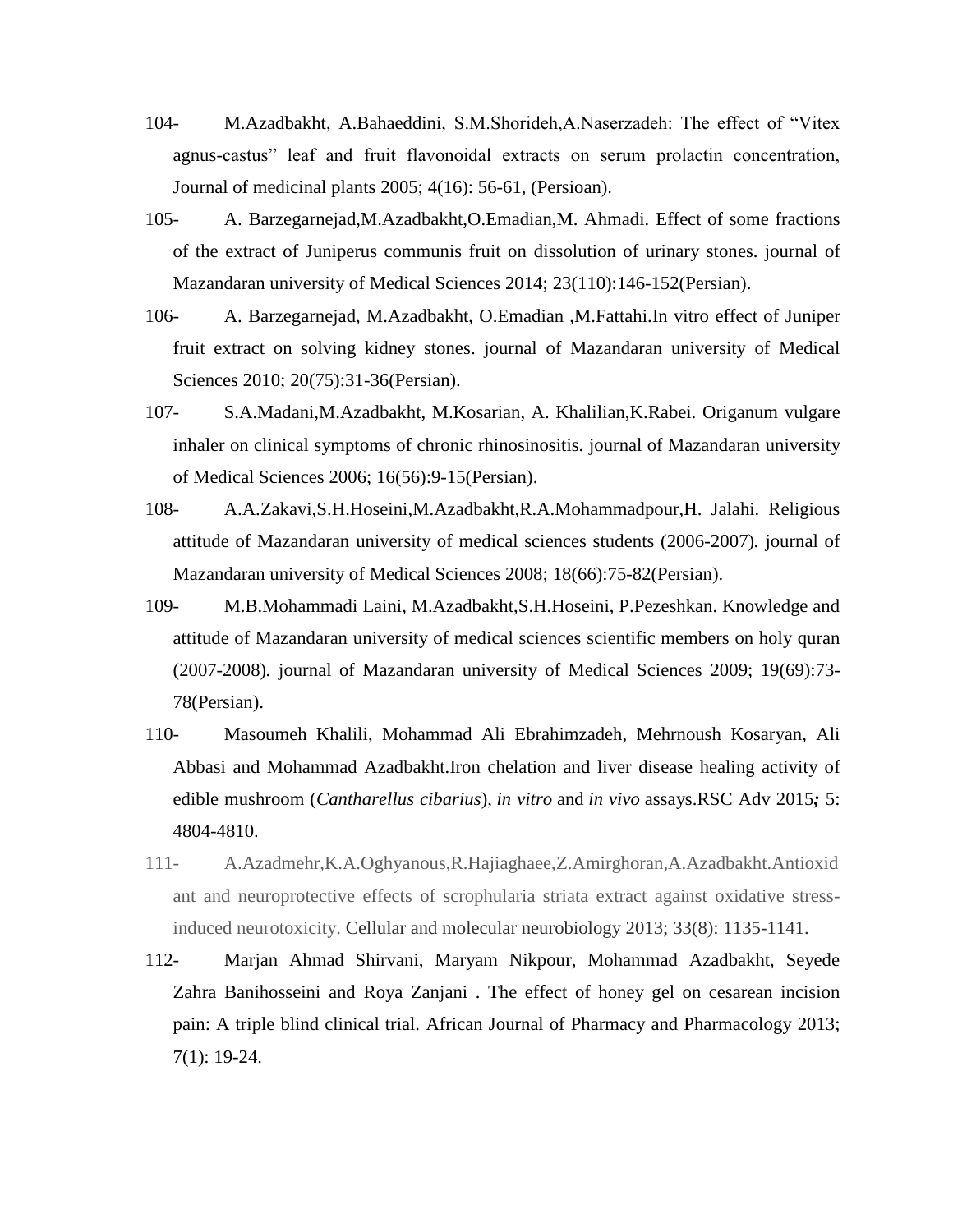- 113- Azar Aghamohammadi, Seyed Jalal Hosseinimehr, Arash Ghasemi, Mohammad Azadbakht, Tayyeb Allahverdi Pourfallah. Radiosensitization Effects of a *Zataria multiflora* Extract on Human Glioblastoma Cells. Asian Pacific Journal of Cancer Prevention 2015; 16(16): 7285-7290.
- 114- S. M. Sadjjadi, J. Rostami and M. Azadbakht. Giardiacidal Activity of Lemon Juice, Vinifer and Vinegar on *Giardia intestinalis* Cysts. Southeast Asian j tro med public 2006; 37 (3): 24-27.
- 115- F. Pourmorad, S. Honary, M. Azadbakht, H. Asgarirad, G. Golmohammadzadeh. Separation of proteolytic components of Iran Ficus latex by column chromatography and electrophoresis and latex anti-corn activity. International Journal of Pharmaceutical Sciences Review and Research 2011; 7(1): 83-85.
- 116- S. Amiri, S. K. Kazemitabar, G. A. Ranjbar and M. Azadbakht. *In vitro*  propagation and whole plant regeneration from callus in Datura (*Datura stramonium*. L). African Journal of Biotechnology 2011; 10(3): 442-448, 17.
- 117- B. Rahimi-Esboei, A.Ghorrbani, S.Gholami, M. Azadbakht, H.Ziaei Hezarjaribi,M.Taghavi. Antiparasitic effects of Allium paradoxum as a conventional consumed vegetable.African journal of microbiology research 2014; 8 (31): 2979-2983.
- 118- B.S. Fazly Bazzaz, M. Azadbakht, M. Sagheb Doust. Antibacterial Activity of Essential Oils of Iranian Plants (Mazandaran Province). Jeobp 2008; 11 (4): 436 – 442.
- 119- Habib Vahedi, Farzad Kobarfard , Mohammad Azadbakht, Zinedine Babaei, Fateme Khaleghi. *Investigation Factors affecting Migration Phenomenon from Plastic Packaging to Food Stuff. J clin exc 2015; 4(1) 107-120 (Persian).*
- 120- Katayoun Morteza-Semnani , Afsaneh Goodarzi & Mohammad Azadbakht. The Essential Oil of Salvia aethiopis L. *J. Essent. Oil Res* 2005; 17: 274-275.
- 121- Mohammad Ahanjan, Raveesha, K. A., M. Azadbakht and M. Nasorallahie. Antibacterial property of fruits of Parrotia persica against some human pathogen. Pharmacologyonline 2010; 2: 97-101.
- 122- Elham Nayebi, Mohammad Azadbakht,Daneil Zamanfar, Hasan Karami, Reza Enayati Fard, Azizollah Jafari Kokhdan, Jamshid Yazdani Cherati. Appetizing Effect of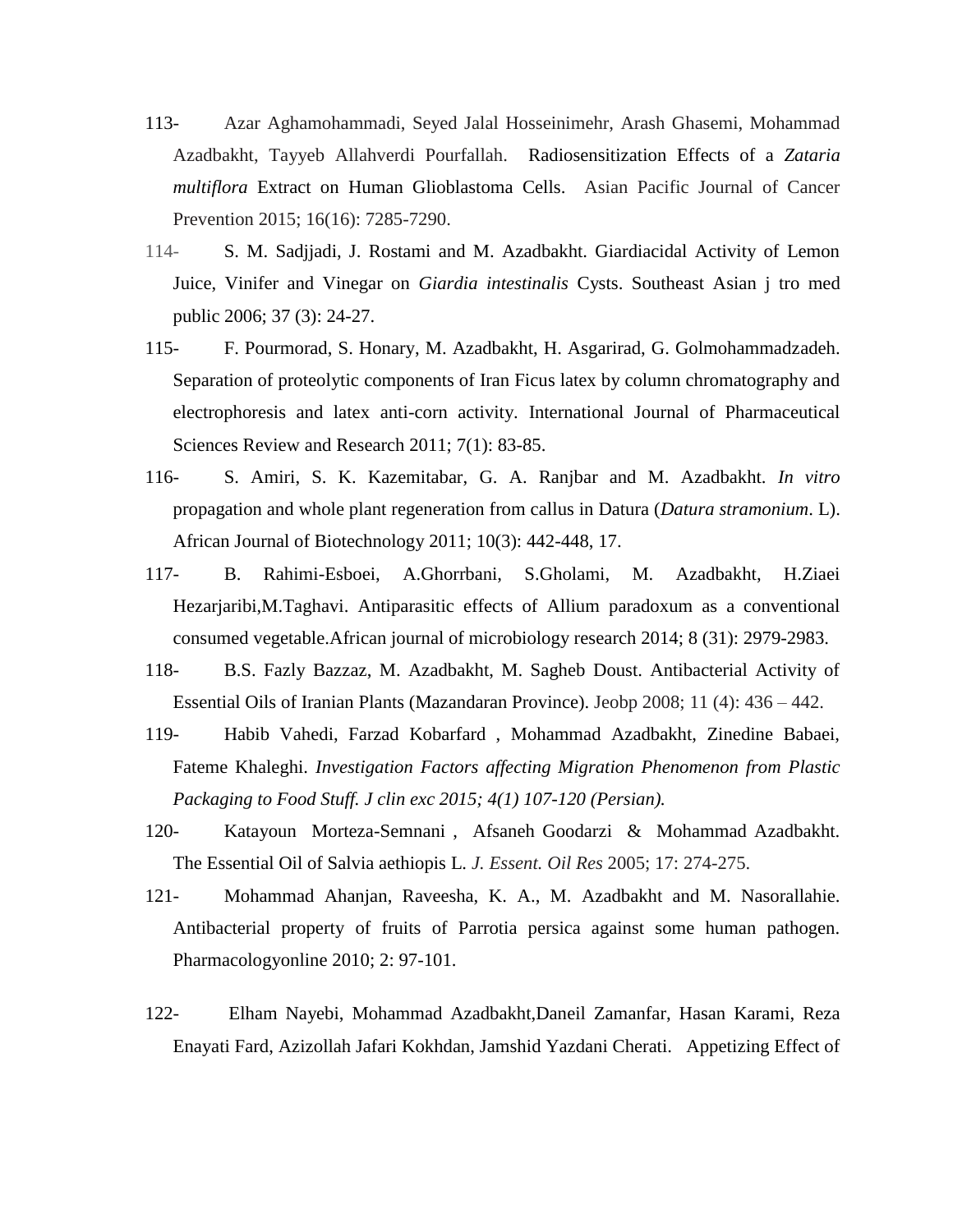*Gentiana olivieri* Extract in Children with Anorexia*.* journal of Mazandaran university of Medical Sciences 2016; 26(133): 58-66 (Persian).

- 123- Kiumars Noroozpour Dailami, Mohammad Azadbakht, Marjan Lashgari, Zahra Rashidi. Prevention of selenite-induced cataractogenesis by hydroalchoholic extract of *Echium moenum*: An experimental evaluation of the Iranian traditional eye medication. Pharm Biomed Res 2015; 1(4): 40-47.
- 124- Moloud Fakhri, M.Azadbakht, Zainab Hamzeh gardeshi,Roya Farhadi. Shir-e-Khesht (Purgative manna) in Iranian traditional medicine and modern resources.Journal of Islamic and Iranian traditional medicine 2016; 6(4): 347-353.
- 125- Azar Aghamohammadi, Mohammad Azadbakht, Seyed Jalal Hosseinimehr. Quantification of thymol content in different extracts of *Zataria multiflora* by HPLC method. Pharm Biomed Res 2016; 2(1): 8-13.
- 126- Hajar Ziaei Hezarjaribi,Zohreh Momeni,Mohammad Azadbakht,Bahman Rahimi Esboei,Mahdi Fakhar,Meshkat Akbarian. Effects of Hydroalcoholic Extract of Saponaria officinalis Leaf on Growth of Trichomonas vaginalis In Vitro*.* journal of Mazandaran university of Medical Sciences 2016; 26(134): 52-59 (Persian).
- 127- Maryam Mobaraki Moghaddam, Mohammad Azadbakht, Masoud Azadbakht. Ethnobotanical investigation of traditional natural dyes (case study: Markazi province of Iran). Int J Pharm Bio Sci 2016 July; 7(3): (P) 34-38.
- 128- Moloud Fakhri, Mohammad Azadbakht, Seyede Seddigheh Yousefi, Seyyed Nuraldin Mousavinasab, Roya Farhadi and Masoud Azadbakht. Medicinal Medicinal Plants for Treatment of Neonatal Jaundice by Community of Attars (Traditional Healers) of Several Urban Areas in Mazandaran Province, Northern of Iran. British Journal of Medicine & Medical Research 2016; 14(11): 1-13.
- 129- Ebrahim Nasiri,, Seyed Jalal Hosseinimehr,, Ahmad Hosseinzadeh-Zaghi,, Mohammad Azadbakht,,Jafar Akbari, Masoud Azadbakht. The effects of *Arnebia euchroma* ointment on second-degree burn wounds: a randomized clinical trial. Journal of Ethnopharmacology 2016; 189: 107-116.
- 130- Mohammad Reza Panjeshahin, MohammadAzadbakht, Niattollah Akbari*.* Antidiabetic activity of different extracts of Myrtus communis in Streptozotocin induced diabetic rats. Rom J Diabetic Nutr Metab Dis 2016. 23 (2): 183-190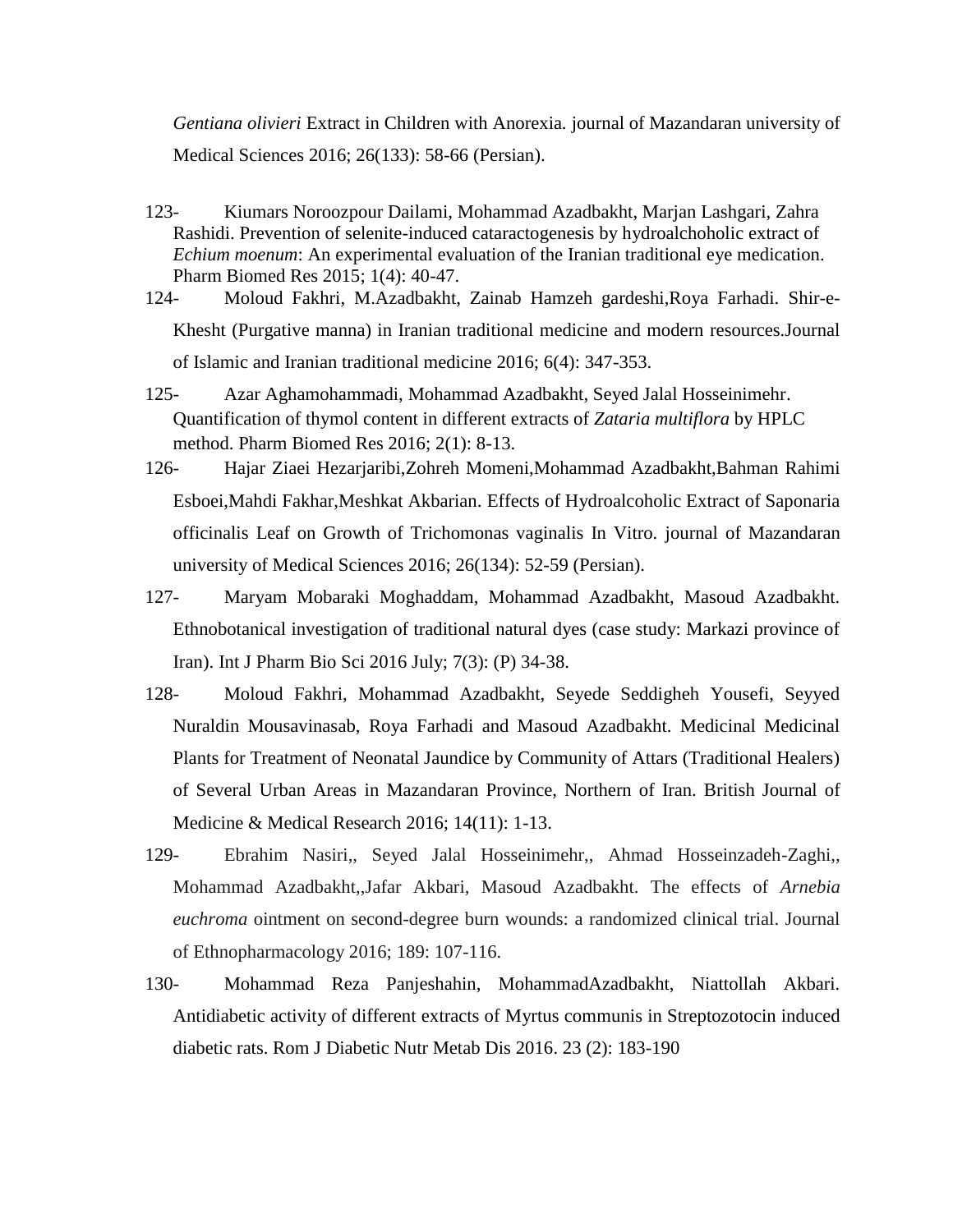- 131- Hosseinpour Azad N, Nematzadeh Gh.A., Azadbakht M., Kazemitabar S.K. Shokri E. The investigation of GLA diversity in different Iranian Echium amoenum collected from ecotypes trough TLC. Plant and ecosystem fall 2012; 8 (32): 115-124.
- 132- Tahereh Amirian, Seyyedeh Zahra Maddahi, Mohammad Azadbakht, Mohammad Yousofpour. A Comparative Study on the Views of Persian Medicine and Conventional Medicine about Thirst and its Etiology. journal of Mazandaran university of Medical Sciences 2016; 26(139): 246-257 (Persian).
- 133- *Mohammad* Ali Ebrahimzadeh, Masoumeh Khalili, Mohammad Azadbakht and Masoud Azadbakht. Salvia vigata Jacq. And Silibum marianum L. Gaertn display significant iron-chelating activity. International Journal of Pharmaceutical Sciences and Research (IJPSR), 2016; Vol. 7(9): 3756-3763
- 134- G Mahmudi, M Nikpour, M. Azadbackt, R Zanjani,MAJahani, A Aghamohammadi,Y Jannati. The Impact of Turmeric Cream on Healing of Caesarean Scar. West Indian Med J 2015; 64 (4): 400-406
- 135- Ebrahim Nasiri, Seyed Jalal Hosseinimehr Jafar Akbari,Mohammad Azadbakht, Soheil Azizi. The Effects of Punica granatum Flower Extract on Skin Injuries Induced by Burn in Rats. Advances in Pharmacological Sciences. 2017, Article ID 3059745, 8 pages.
- 136- Afsaneh Bonyadi, Seyyedali Mozaffarpur, Mohammad Azadbakht, Mortaza Mojahedi. The Emergence of Fritillaria Imperialis in Written References of Traditional Persian Medicine: a Historical Review. Herbal Medicines Journal. 2017; 2(1): 39-42.
- 137- Mohammad Azadbakht Amir Saeid Hosseini, Moloud Fakhri. Necessity to standardization of extract of medicinal plants in the investigations and manner to do it. Razi journal of medical sciences (RJMS). 2017; 23 (152): 8-17.
- 138- Fatemeh Mirzaee, Amirsaeed Hosseini, Hossein Bakhshi Jouybari, Ali Davoodi, Mohammad Azadbakht. Medicinal, biological and phytochemical properties of Gentiana species. Journal of Traditional and Complementary Medicine. (2017); 7(4); 400-408.
- 139- Atieh Sadat Rostamian, Mohammad Azadbakht, Nematollah Ahangar. Effect of a Powdered Ginger Rhizome, Fenugreek Seed and Alhagi Manna Supplement in Increasing Muscle Mass and Body Composition in Male Bodybuilders. J Mazandaran Univ Med Sci. 2017; 26(145): 199-210 (Persian).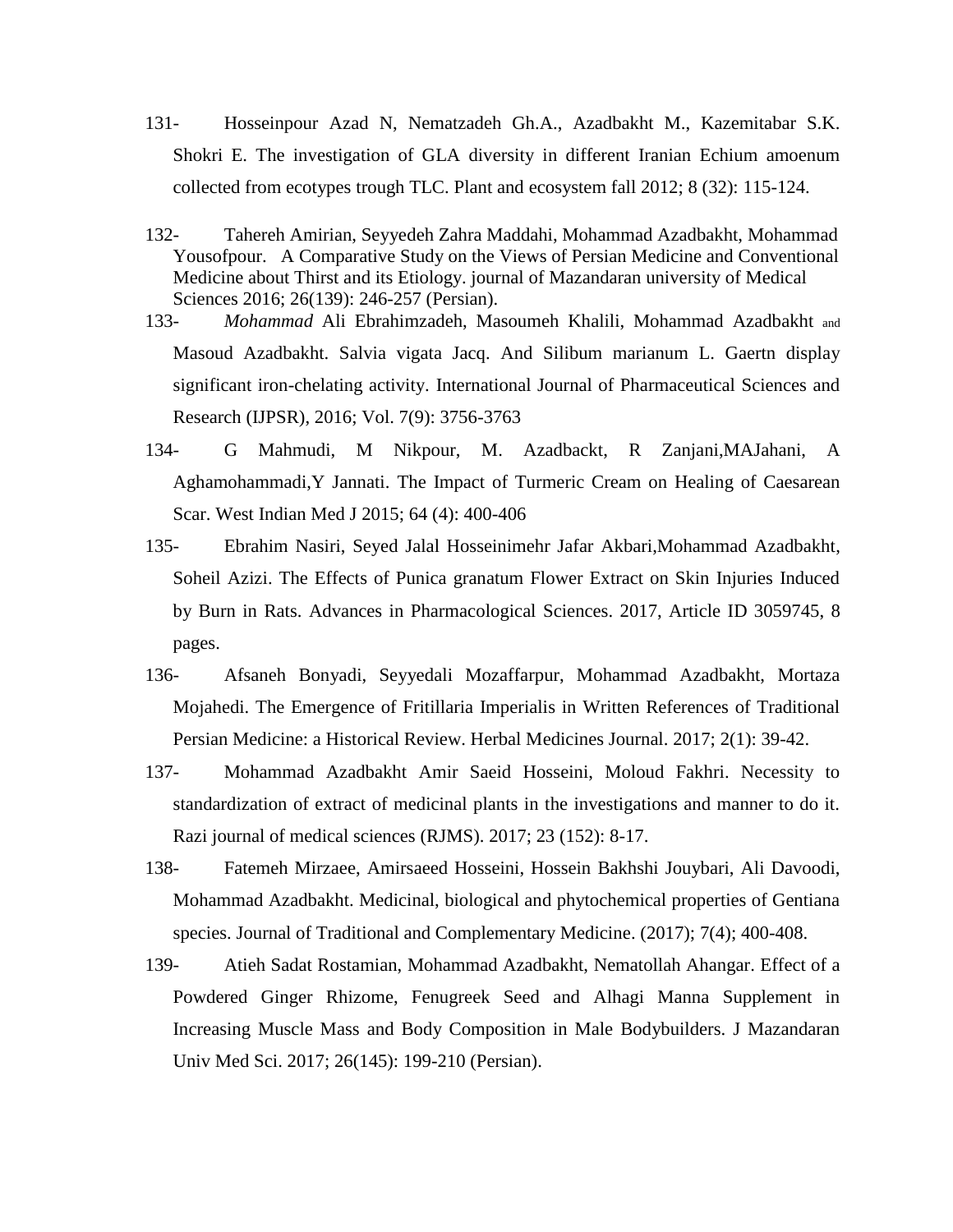- 140- Mohammad Azadbakht, Vahid Khori, Seyedeh Hadiseh Hashemian, Mona Pourabouk, Maryam Rajaei. Biphasic-toxic effects of digoxin on doxorubicin cardiomyopathy in rats: Potential role as an indicator of acute cardiotoxicity. Iranian Journal of Physiology and Pharmacology. 2015; 1 (2): 94‐104 (Persian).
- 141- Amirsaeed Hosseini, Mohammad Azadbakht, Mohammad Yousofpoor. 'Maoljobon' A Drug in Iranian Traditional Medicine. J Mazandaran Univ Med Sci. 2017; 26(146): 269-278 (Persian).
- 142- M. Sharif, A. Daryani, M. Rostami, H. Nahrevanian, M. Azadbakht. Evaluation of anti-leishmanial effeicacy by in vivo administration of herbal extract Artemisia auchery on Leishmania major in balb/c mice. *Pharmacologyonline.* 2009; 2: 477-485.
- 143- Taher Elmi, Shirzad Gholami, Mohammad Azadbakht, Hajar Ziaei. Effect of Chloroformic Extract of Tanacetum parthenium in the treatment of Giardia lamblia infection in Balb/c Mice. J Mazandaran Univ Med Sci. 2014; 24(1): 157-165 (Persian).
- 144- Hajar Ziaei Hezarjaribi, Zohreh Momeni, Mohammad Azadbakht, Najmeh Nadeali, Masoud Soosaraei, Mahdi Fakhar, Ogholniyaz Jorjani. In vitro Evaluation of Hydroalcoholic Leaf Extract of Chenopodium album on Growth of Trichomonase vaginalis. J Mazandaran Univ Med Sci. 2017; 27(149): 197-201 (Persian).
- 145- Hossein Ranjbaran, Saeid Abediankenari, Mohammad Azadbakht, Alireza Khalilian, Marzei Momeninezhad Amiri, Seyed Saeed Hosseini, Atena Majidi. Differentiation of Mesenchymal Stem Cells to Insulin Producing Cells Using the Extracts of Allium ursinum and Silybum marianum. J Mazandaran Univ Med Sci. 2017; 27(153): 1-12 (Persian).
- 146- Moloud Fakhri, Ali Davoodi, Mohammad Parviz, Zaynab Sadeghi Ghadi, Seyyed Nuraldin Mousavinasab, Roya Farhadi, Masoud Azadbakht, Mohammad Azadbakht. Characterization and HPLC analysis of Manna from some Cotoneaster species. International Journal of Pharmaceutical Sciences and Research (IJPSR). (2017); 8 (12): 5360- 5366.
- 147- Shakeri T, Yousofpour M, Azadbakht M. Comparative study of Flixweed properties from the perspective of traditional medicine scientists. Complementary Medicine Journal. 2017; 3 (24): 2014-2024 (Persian).
- 148- Mohammadpour M, Abbaszadeh B, Azadbakht M, Minoei moghadam J. Investigation of essential compounds of Satureja hortensis Influenced by planting date and density in Mazandaran province. Journal of herbal drugs. 2017; 8 (3): 141-148 (pesian)
- 149- Hossein Asgarirad, Aroona Chabra, Mahnaz Rahimnejad, Ahmad Zaghi Hosseinzadeh, Ali Davoodi, Mohammad Azadbakht. Comparison of Albizia Julibressin and Silver Sulfadiazine in Healing of Second and Third Degree Burns. World journal of plastic surgery (WJPS). 2018; 7(1): 34-44.
- 150- Masumeh Rezai, Ali Davoodi, Mohsen Asori, Mohammad Azadbakht. Cytotoxic Activity of Citrullus colocynthis (L.) Schrad Fruit Extract on Gastric Adenocarcinoma and Breast Cancer Cell Lines. Int. J. Pharm. Sci. Rev. Res. 2017; 45(1): 175-178.
- 151- Amirsaeed Hosseini, Fatemeh Mirzaee, Ali Davoodi, Hossein Bakhshi Jouybari, Mohammad Azadbakht. The traditional medicine aspects, biological activity and phytochemistry of Arnebia spp. Med Glas (Zenica) 2018; 15(1): 1-9.
- 152- Azadbakht M, Montaseri H, Mohammadi Samani S, Moloudi A, Davoodi A. Physicochemical characterization of Astragalus campylorhynchus gum exudate and its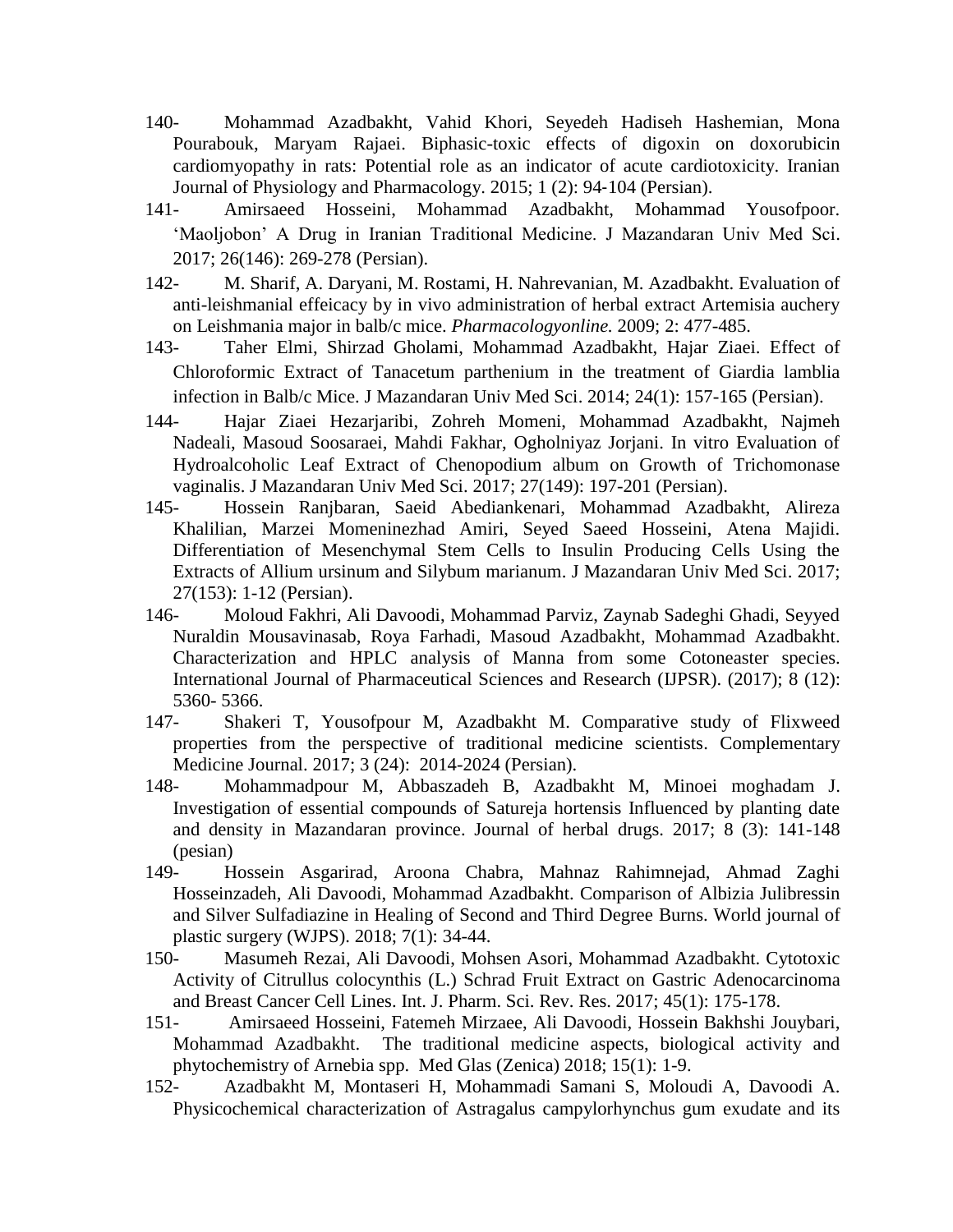modification to tragacanth utilizable in pharmacy. Acta Poloniae Pharmaceutica in Drug Research. 2017; 74 (6): 1913-1920.

- 153- Aghamohammadi A, Daryush Moslemi D, Akbari J, Ghasemi A, Azadbakht M, Asgharpour A, Hosseinimehr SJ. The effectiveness of Zataria extract mouthwash for the management of radiation-induced oral mucositis in patients: a randomized placebocontrolled double-blind study. Clinical oral investigation. 2018; 2263-2272.
- 154- Amirsaeed Hosseini, Seyed Afshin Shorofi, Ali Davoodi, Mohammad Azadbakh. Starting Dose Calculation for Medicinal Plants in Animal Studies; Recommendation of a Simple and Reliable Method. Research Journal of Pharmacognosy (RJP) 5(2), 2018: 1-7
- 155- Hossein Bakhshi Jouybari, Amirsaeed Hosseini, Ali Davoodi, Fatemeh Mirzaee, Mohammad Azadbakht. Materia Medica Used in Jaundice Based on Persian Medicine. Research Journal of Pharmacognosy 2018; 5(4): 83-93
- 156- Sharareh Darvishpor, Amirsaeed Hosseini, Ali Davoodi, Ebrahim Salehifar, Jafar Akbari, Mohammad Azadbakht. A Review on Medicinal Plants used for Nausea and Vomiting in Persian Medicine. Global Journal of Medical Research (B) Pharma, Drug Discovery, Toxicology & Medicine. 2018; 18 (1):  $29-45$ .
- 157- Morteza-Semnani K, Azadbakht M, Hoohmand A. Chemical composition of the essential oils from the flowers and leaves of Ajuga reptans. *Chemistry of Natural Compounds, 2018; 54 (2): 374 – 375.*
- 158- Moloud Fakhri, Ali Davoodi, Zeinab Hamzegardeshi, Roya Farhadi, Nouraldin Mousavinasab, Abbasali Keshtkar, and Mohammad Azadbakht. Is cotoneaster manna improving the treatment of neonatal jaundice? Bangladesh J Pharmacol 2018; 13: 168- 178.
- 159- Mohammad Shokrzadeh, Mohammad Azadbakht, Hamidreza Shakibamanesh. The hepatoprotective effect of *Arnebia euchroma* hydro-alcoholic extract against liver toxicity induced by CCl4 in mice. *Pharm Biomed Res 2017;3(4):23.*
- 160- Montazeri M, Azadbakht M, Najafi Zarrini H, NematZadeh GhA, Pakdin Parizi A, Davoodi A. Hairy Root Cultures of Hypericum perforatum L.; A Promising Method for The High Scale Production of Hypericin. Journal of medicinal plants 2018; 17(67): 55-67.
- 161- Ahmadi SM, Azadbakht M, Ahangar NA. Antidiabetic Activity of Aqueous Fruit Extract of Ribes biebersteinii in Streptozotocin Induced Diabetic Rats. Journal of medicinal plants 2018; 17(67): 77-90.
- 162- [Mohammad](http://www.jpbsonline.org/searchresult.asp?search=&author=Mohammad+Azadbakht&journal=Y&but_search=Search&entries=10&pg=1&s=0) Azadbakht, Taha [Monadi](http://www.jpbsonline.org/searchresult.asp?search=&author=Taha+Monadi&journal=Y&but_search=Search&entries=10&pg=1&s=0), Zahra [Esmaeili](http://www.jpbsonline.org/searchresult.asp?search=&author=Zahra+Esmaeili&journal=Y&but_search=Search&entries=10&pg=1&s=0), [Aroona](http://www.jpbsonline.org/searchresult.asp?search=&author=Aroona+Chabra&journal=Y&but_search=Search&entries=10&pg=1&s=0) Chabra, Naser [Tavakoli](http://www.jpbsonline.org/searchresult.asp?search=&author=Naser+Tavakoli&journal=Y&but_search=Search&entries=10&pg=1&s=0). Formulation and evaluation of licorice shampoo in comparison with commercial shampoo. Journal of Pharmacy & BioAllied Sciences 2018; 10 (4): 208-215.
- 163- Morteza Mahdavi, Mohammad Azadbakht, Akbar Vahdati, Mohammad Shokrzadeh. Anticancer Effects of Senecionine and Senecio vulgaris L. on Prostate Cancer Cell Lines. J Mazandaran Univ Med Sci. 2019; 28(169): 1-13 (Persian).
- 164- Kianifar J, Azadbakht M, DavoodiA, Azadbakht M. Ethnobotanical study of medicinal plants used in skin diseases in the area Alamut-Qazvin, Iran. Journal of medicinal plants.Accepted
- 165- Aroona Chabra, Taha Monadi, Mohammad Azadbakht, Seyed Iman Haerizadeh. Ethnopharmacology of Cuscuta epithymum: A comprehensive review on ethnobotany, phytochemistry, pharmacology and toxicity. Journal of Ethnopharmacology 231 (2019) 555–569.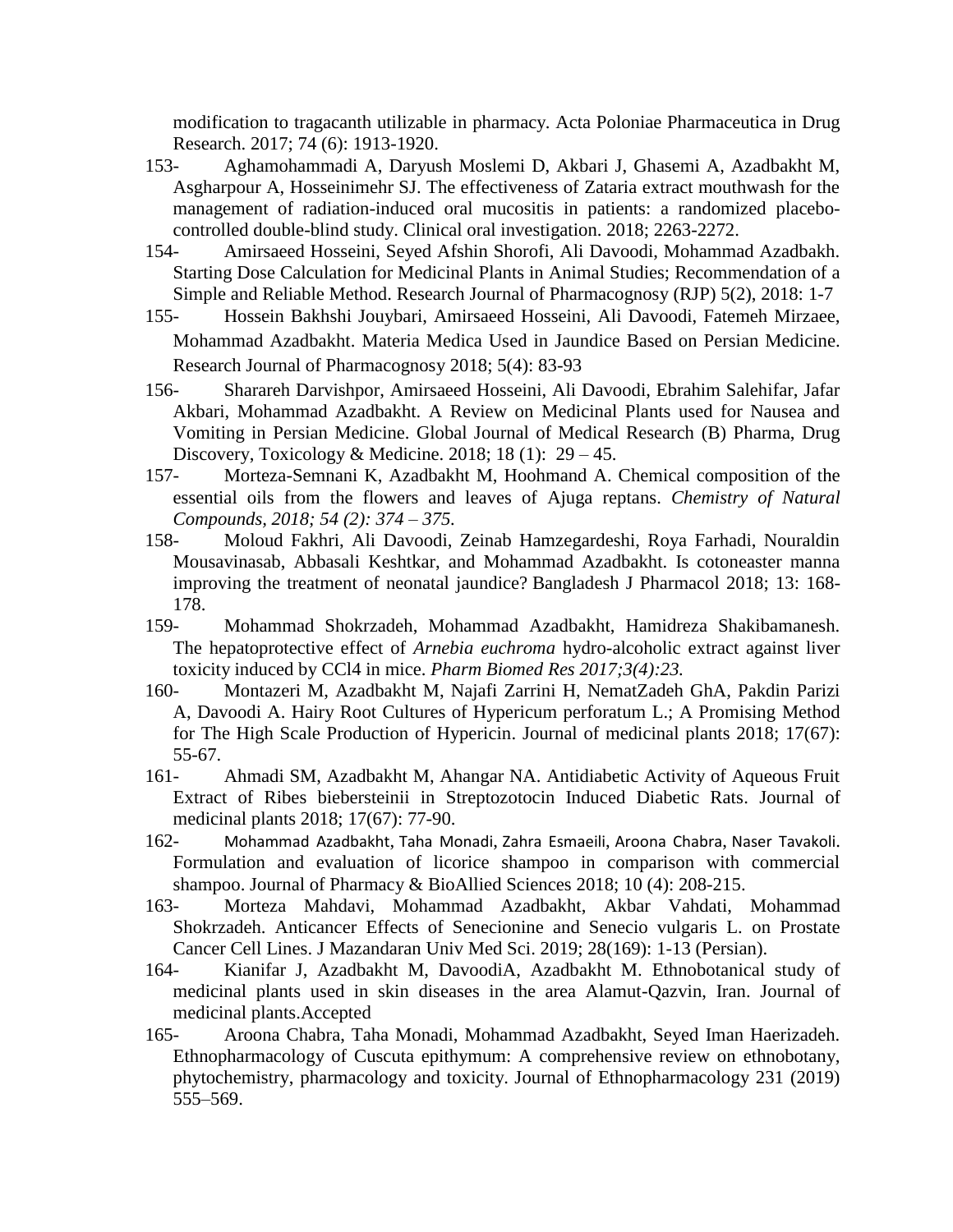- 166- **Fatemeh Akbari, Mohammad Azadbakht\*, Ayat Dashti, Lale Vahedi, Ali Davoodi**. Evaluation of Protective Effects of *Prunus mahaleb* L. Seed Extract against Ethylene glycol and Ammonium Chloride induced kidney stones in Balb/C Mice. Iranian journal of medical sciences (IJMS). Inpress **14/Oct/2019**.
- 167- Moloud Fakhri, Roya Farhadi, Seyyed Nuraldin Mousavinasab, Seyedeh Sedighe Yosefi, Seyed, Jalal Hosseinimehr, Mohammad Azadbakht. Effect of Natural Products on Jaundice in Iranian Neonates. Jundishapur J Nat Pharm Prod. 2019; 14 (1): 1-7.
- 168- Moloud Fakhri, Roya Farhadi, Nouraldin Mousavinasab, Seyed Jalal Hosseinimehr, Seyede Seddigheh Yousefi, Ali Davoodi, Mohammad Azadbakht. Preventive effect of purgative manna on neonatal jaundice: A double blind randomized controlled clinical trial. Journal of Ethnopharmacology 236 (2019) 240–249.
- 169- Aroona Chabra, Bahman Rahimi-Esboei, Emran Habibi, Taha Monadi, Mohammad Azadbakht, Taher Elmi, Hossein Keshavarz valian, Javad Akhtari, Mahdi Fakhar and Farshad Naghshvar. Effects of some natural products from fungal and herbal sources on Giardia lamblia in vivo. Parasitology, Cambridge University Press. Parasitology, 2019; April: 1–11.<https://doi.org/10.1017/> S0031182019000325.
- 170- Davoodi A, Khoshvishkaie E, Azadbakht M. Plant cells technology as an effective biotechnological approach for high scale production of pharmaceutical natural compoundghasemis; A meta-analysis study. mazums-pbr. 2019; 5 (2) :1-12.
- 171- Fatemeh Mirzaee, Amir Saeed Hosseini, Romina Askian, Mohammad Azadbakht. Therapeutic Activities and Phytochemistry of Physalis Species Based on Traditional and Modern Medicine. Research Journal of Pharmacognosy 2019; 6(4): Accepted.
- 172- Morteza Mahdavi, Mohammad Azadbakht, Akbar Vahdati, Mohammad Shokrzadeh, Ayub Farhadi. Cytotoxic Effects of Juglone and Ptrocarya fraxinifolia on Prostate Cancer cells. Journal of Pharmacy & BioAllied Sciences 2019; 11(3): 195-204.
- 173- Moloud Fakhri, Mohammad Azadbakht, Seyede Seddigheh Yousefi, Seyyed Nuraldin Mousavinasab, Roya Farhadi, Masoud Azadbakht, Ali Davoodi. Evaluation of Therapeutic Strategies of Neonatal Jaundice based on verbally Traditional Medicine through Medicinal herbalists of Mazandaran Province: A Descriptive Cross Sectional Study. Journal of medicinal plants 2020; 19 (74): 255-276, (Persioan).
- 174- Taha Monadi, Mohammad Azadbakht, Arman Zargaran & Aroona Chabra. Avicenna and Rhazes, two Persian scientists. Acta Chirurgica Belgica, DOI: 10.1080/00015458.2019.1619262. Published online: 24 May 2019.
- 175- Hoda Bagherpour, Abbasali Karimpour Malekshah, Fereshteh Talebpour Amiri, Mohammad Azadbakht. Protective effect of green tea extract on the deltamethrininduced toxicity in mice testis: An experimental study. International Journal of Reproductive BioMedicine (ijrm). 2019; 17(5): 337-3348. doi.org/10.18502
- 176- Mohammad Azadbakht, Elham Nayebi, Reza Enayati Fard, Fatemeh Khaleghi. Standardization and formulation of an herbal appetite-stimulating drug from Gentiana olivieri. Journal of Herbal Medicine.
- 177- Fatemeh Mirzaee, Amir Saeed Hosseini, Romina Askian, Mohammad Azadbakht. Therapeutic Activities and Phytochemistry of Physalis Species Based on Traditional and Modern Medicine. Research Journal of Pharmacognosy (RJP) 2019; 6(4): 79-96.
- 178- Morteza Mahdavi, Mohammad Azadbakht, Akbar Vahdati, Mohammad Shokrzadeh, Ayub Farhadi. Anticancer Effects of Deoxypodophyllotoxin and Juniperus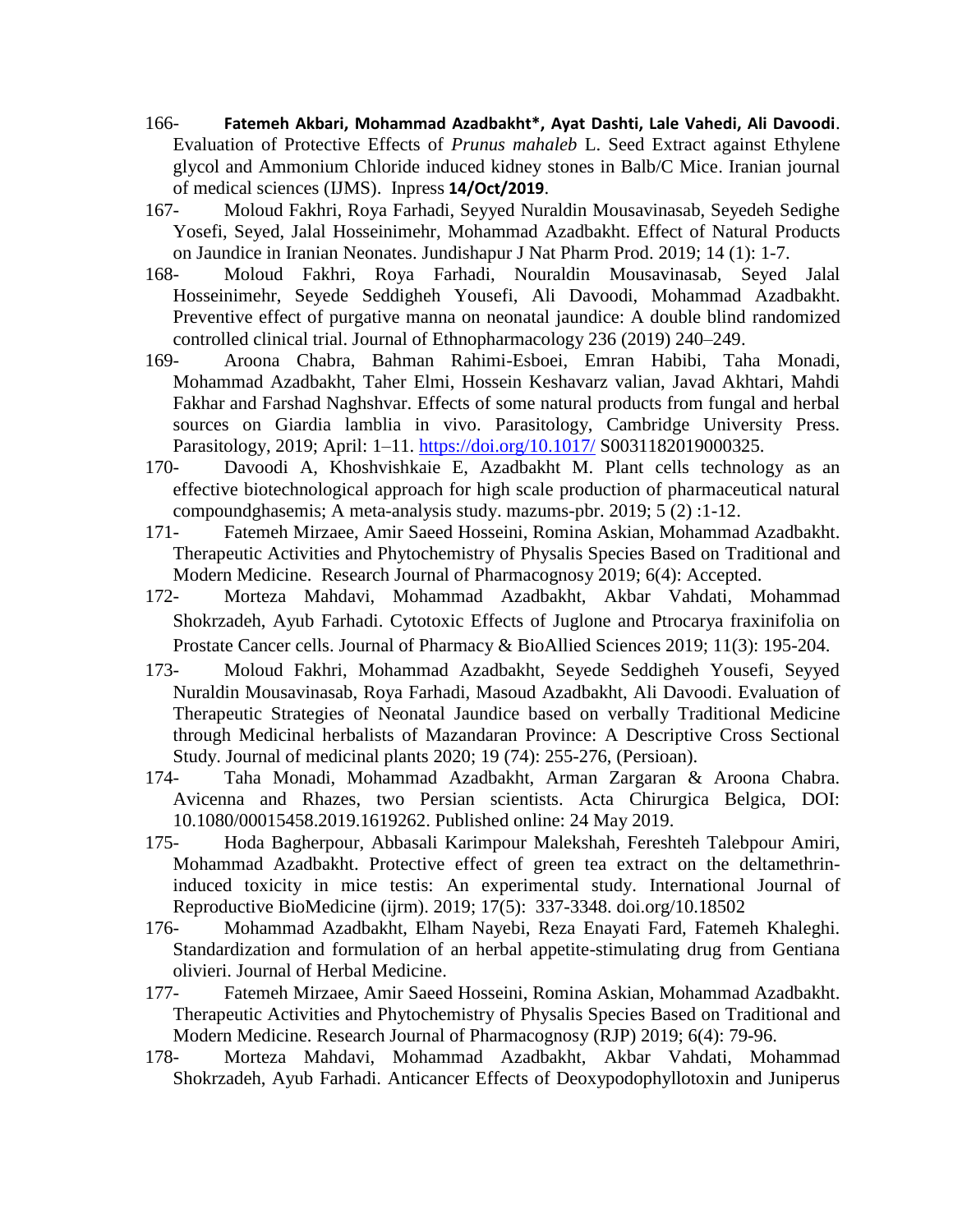communis L. on Prostate Cancer Cell Lines. J Mazandaran Univ Med Sci. 2019; 29(177): 13-29 (Persian).

- 179- Taha Monadi, Aroona Chabra, Mohammad Azadbakht. Avicenna, a Persian physician. International Orthopaedics. 2019;
- 180- Mohammad Azadbakht, Aroona Chabra, Ali Saeedi Akbarabadi, Mohammad Hossein Motazedian, Taha Monadi, Fatemeh Akbari. Anti-parasitic Activity of Some Medicinal Plants Essential Oils on Giardia lamblia and Entamoeba histolytica, In Vitro. Research Journal of Pharmacognosy (RJP) 2020; 7(1): 41-47.
- 181- Fatemeh Akbari, Mohammad Azadbakht, Ali Davoodi, LaleVahedi. Protective Effect of Sankol Herbal Product on Kidney Stone in Balb/C Mice. J Mazandaran Univ Med Sci. 2020; 29(180): 1-7 (Persian).
- 182- Hamed Fathi, Mohammad Azadbakht, Niusha Esmaealzadeh. Evaluation of the effects and side effects of pyrrolizidine alkaloids in medicinal plants. Tabari Biomed Stu Res J, 2019; 1 (4): 8-12.
- 183- Mohammad Azadbakht, Seyyedeh Atiyeh Ahmadi, Nematollah Ahangar. Antidiabetic Activity of Aqueous Seed Extract of Securigera securidaca in Streptozotocin Induced Diabetic Rats. J Adv Med Biomed Res. 2019; 27(123): 16-22.
- 184- Atena Majidi, Hajar Ziaei Hezarjaribi, Hojat-Allah Arab, Zohreh Momeni, Ali Davoodi and Mohammad Azadbakht. In Vitro Antitrichomonal Activity of Some Species of Allium. Jundishapur J Nat Pharm Prod. 2020; 15(1):e89649.
- 185- Sarah Nayyeri, Mohammad Azadbakht, Aroona Chabra, Hossein Asgarirad, Jafar Akbari, Ali Davoodi, Ali Farmoudeh, Amir Hossein Babaei. Antibacterial Activities of Gel Containing 5% Hydroalcoholic Extract of Rhamnus cathartica L. bark. J Mazandaran Univ Med Sci. 2020; 29(182): 106-110 (Persian).
- 186- Mohammad Azadbakht, Ali Davoodi, Seyed Jalal Hosseinimehr, Masoud Keighobadi, Mahdi Fakhar, Reza Valadan, Roghiyeh Faridnia, Saeed Emami, Masoud Azadbakht, Adel Bakhtiyari. Tropolone alkaloids from Colchicum kurdicum (Bornm.) Stef. (Colchicaceae) as the potent novel antileishmanial compounds; purification, structure elucidation, antileishmanial activities and molecular docking studies. Experimental Parasitology. 2020; 213, 107902.
- 187- Ali Davoodi, Seyed Jalal Hosseinimehr, Saeed Emami, Masoud Azadbakht, Mohammad Azadbakht. Optimization of Colchicine Extraction from Colchicum Kurdicum (Bornm.) Stef. Corm and Evaluating Anti- Inflammatory and Anti-Oxidant Activities of the Plant Extract. J Mazandaran Univ Med Sci. 2020; 30(184): 126-135 (Persian).
- 188- Mahdi Fakhar, Mohammad Azadbakht, Ali Davoodi, Shahram Eslami, Hajar Ziaei Hezarjaribi, Masoud Keighobadi. A Mini-Review on Iron Chelating Agents as a Promising Therapeutic Target in Treatment of Leishmaniasis. J Mazandaran Univ Med Sci. 2020; 30(185): 173-183 (Persian).
- 189- Mohammad Azadbakht, Elnaz Khoshvishkaie, Ali Davoodi1, Seyed Jalal Hosseinimehr, Masoud Azadbakht, Saeed Emami, Hossein Bakhshi Jouybari, Fatemeh Mirzaee, Kiana Ghadiri. Optimization of Ultrasound-Assisted Acidic-Solvent Extraction of Colchicine from Colchicum kurdicum (Bornm.) Stef. Using Response Surface Methodology. Research Journal of Pharmacognosy (RJP) 7(3), 2020: 5-13.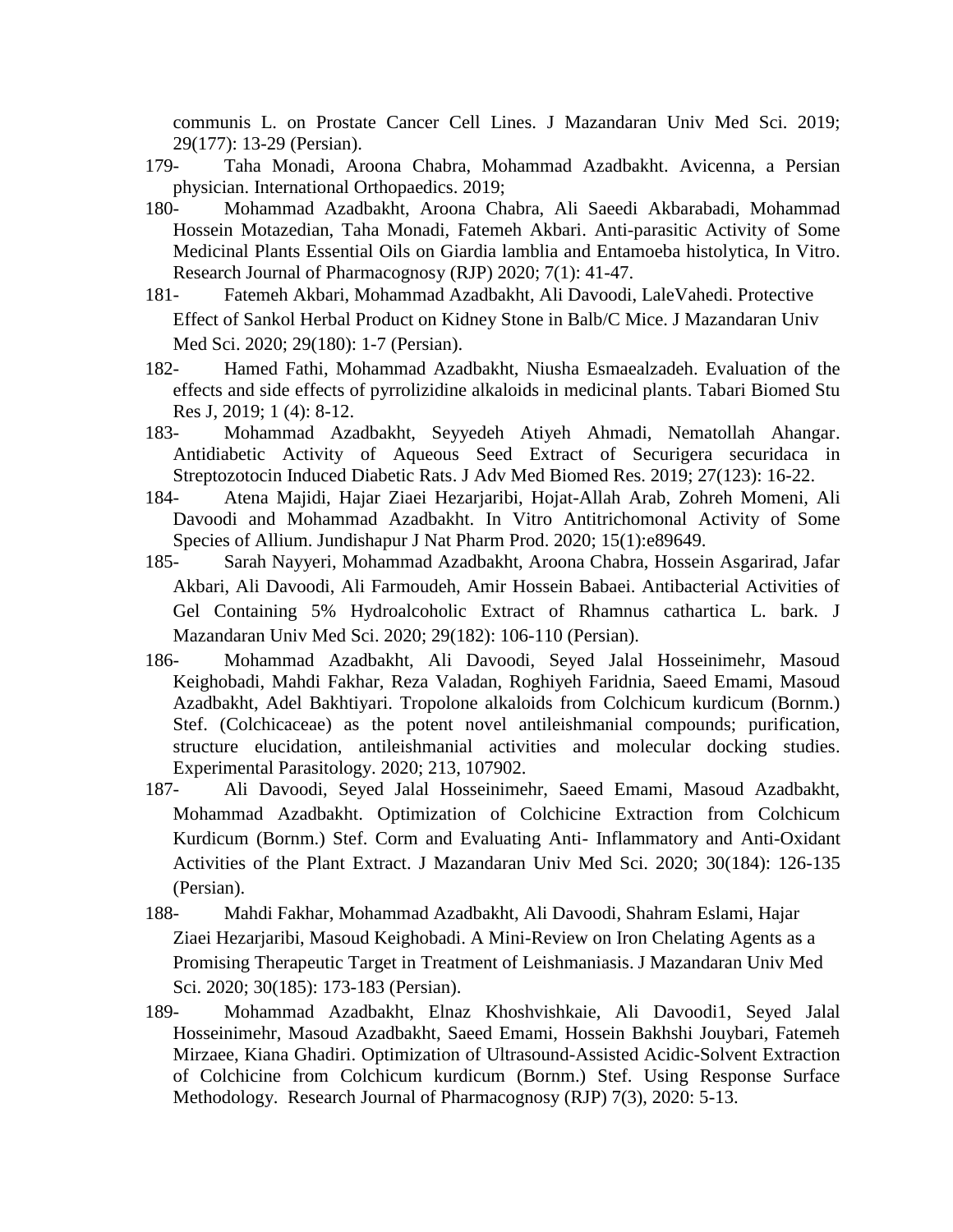- 190- Marzieh Alazadeh, Mohammad Azadbakht, Fatemeh Niksolat, Hossein Asgarirad, Mahmood Moosazadeh, Amirhossein Ahmadi, Seyde Sedighe Yousefi. Effect of sweet fennel seed extract capsule on knee pain in women with knee osteoarthritis. Complementary Therapies in Clinical Practice 40 (2020) 101219
- 191- Bita Sadeh, Assie Jokar, Mohammad Azadbakht, Jamal Shams, Mehran Zarghami, Ebrahim Nasiri. Evaluation of Therapeutic Effect of Eugenia caryophillats product on Mild and Moderate Depressed Patients; A Randomized, Double Blinded and Placebo Controlled Clinical Trial Study. Pakistan journal of medical health & science (P J M H S). 2019; 13 (3): 1635-1640
- 192- Mohammad Azadbakht, Ali Davoodi, Seyed Jalal Hosseinimehr, Saeed Emami, Masoud Azadbakht, Fatemeh Mirzaee, Hossein Bakhshi Jouybari. Phytochemical, physicochemical and biological evaluation of Colchicum kurdicum (Bornm.) Stef.: a study on materia medica of Persian medicine. Journal of medicinal plants 2020; 19 (76): 36-45.
- 193- Momammad Azadbakht, Mohammad Asghari, Kiumars Nowroozpoor Dailami, Ali Davoodi, and Amirhossein Ahmadi. The Preventive Effects of Asparagus officinalis Extract on Sodium Selenite-Induced Cataractogenesis in Experimental Animal Models. Evidence-Based Complementary and Alternative Medicine. Volume 2020, Article ID 3708730, 8 pages. <https://doi.org/10.1155/2020/3708730>
- 194- Moloud Fakhri, Roya Farhadi, Mohammad Azadbakht, Jafar Akbari, Seyede Seddigheh Yousefi, Nouraldin Mousavinasab, Ali Davoodi. Cotoneaster manna oral drop for the management of neonatal hyperbilirubinemia; a randomized, double-blinded and placebo controlled clinical trial. Immunopathol Persa. 2021;7(2):exx
- 195- Hadi Esmaeeli , Ali Davoodi , Masoud Azadbakht , Mohammad Azadbakht. Investigation of the physicochemical and pharmacognostical properties of Anzaroot (The manna of Astragalus sarcocola Dymock.) according to the World Health Organization. Med J Tabriz Uni Med Sciences Health Services. 2020-2021;42(5):564-571.
- 196- Mona Jafari Anarloie, Mohammad Azadbakht, Hossein Asgarirad, Ghasem Rahmatpour-Rokni, Ali Davoodi, Ali Farmoudeh. Formulation, Preparation and Evaluation of Antiperspirant Effects of Hydrogel of Salvia virgata Jacq Aerial Part: A Randomized, Double Blind and Placebo-Controlled Clinical Trial. J Mazandaran Univ Med Sci. 2020; 30(192): 35-43 (Persian).
- 197- Farhang Babamahmood, Mohammad Azadbakht, Seyed Jalal Hosseinimehr, Fatemeh Akbari, Reza Alizadeh Navaei, Ali Sharifpour, Hossein Asgarirad, Leila Delavarian. Effect of a Herbal Medicine Containing Satureja hortensis L., Hypericum perforatum L. and Foeniculum vulgare L. on Patients with COVID-19 Infection. J Mazandaran Univ Med Sci. 2021; 30(194): 1-10 (Persian).
- 198- Fatemeh Akbari , Mohammad Azadbakht, Kanu Megha, Ayat Dashti, Lale Vahedi, Ayob Barzegar Nejad, Zahra Mahdizadeh, Sahar Abdi Sarkami and Mohammad Sadati. Evaluation of Juniperus communis L. seed extract on benign prostatic hyperplasia induced in male Wistar rats. African Journal of Urology. 2021; 27(48): 1-12.
- 199- Montazeri Mahsa, Pakdin-Parizi Ali, Najafi-Zarrini Hamid, Azadbakht Mohammad, Nematzadeh Ghorbanali, and Gholami Zahra. A Comparative Analysis of the Hairy Root Induction Methods in Hypericum perforatum. J Plant Mol Breed. 2019;  $7(1): 67 - 76.$